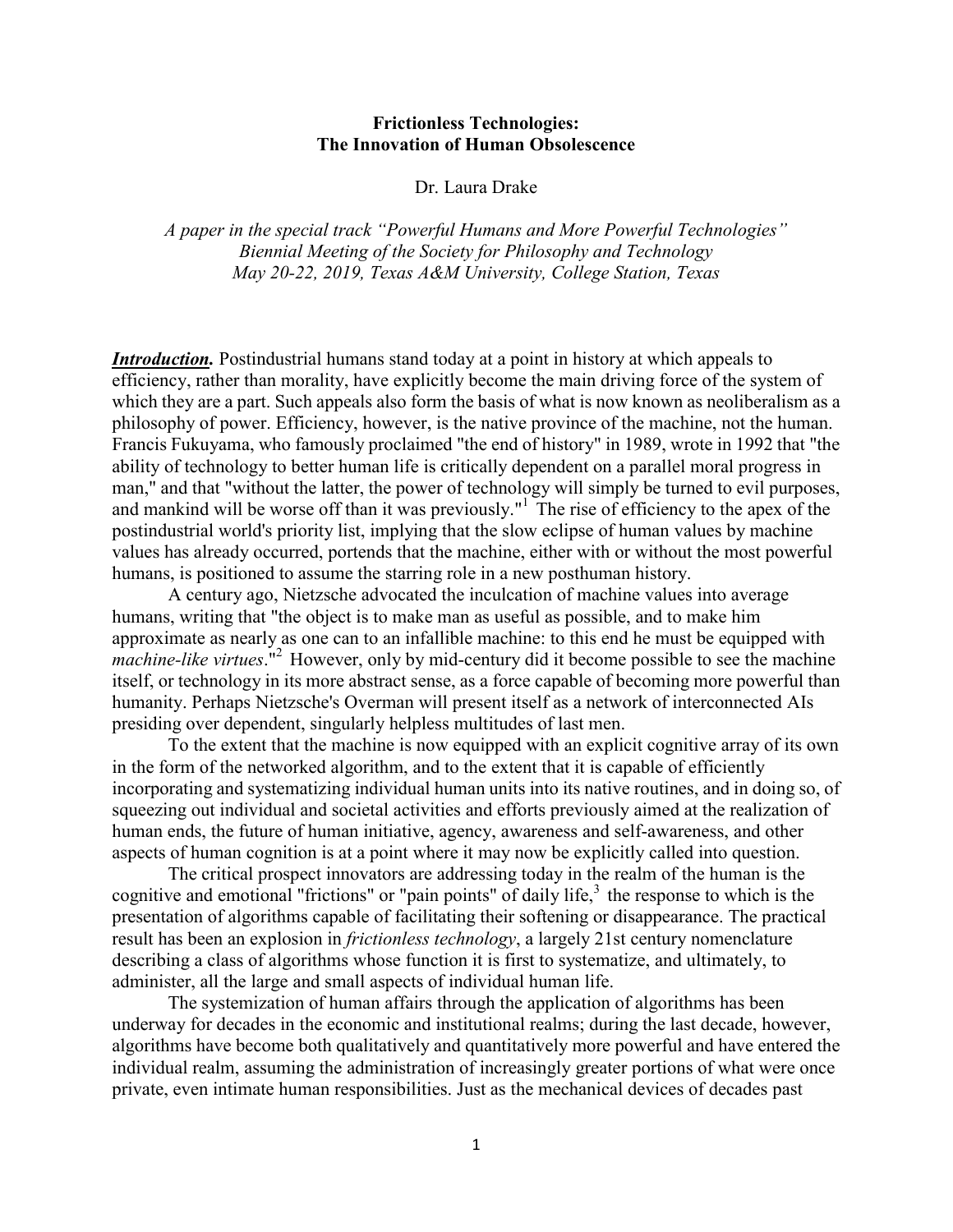relieved individual humans of difficult domestic physical efforts, the algorithmic technologies of today promise the same on the cognitive and emotional levels.

To the extent that the average human, the quintessential mass man, $<sup>4</sup>$  perceives the exertion</sup> of cognitive and emotional efforts on his own behalf to be burdensome, the more seamlessly these functions will be integrated into the domain of the machine. From a human, these efforts require attention and care, sometimes of a focused and sustained nature. From a machine algorithm, they require only greater or lesser processing capacity, a connection to the server that houses the algorithmic engine, and of course, raw materials for processing.

To the human is left the lesser burden of serving as the raw material,<sup>5</sup> the data for the algorithm's calculus. The human may supply this material either actively, through energetic labor, as with social media, or passively, by standing as an open repository, depending on the circumstances, function, and the state of development of the particular technology. Humans need only push it out to the algorithms, or passively allow the algorithms to pull it in, and the algorithms in turn produce output that humans interpret as pleasurable, satisfying, or diversionary, often with a minimum of conscious effort, or even conscious awareness, required on the part of the humans concerned.

We argue that while the rapid progression of this class of technologies, whose function it is to push frictionless rewards to humans, if carried through to its logical conclusion - not merely in the workforce, but also at the individual level - implies a future of regression, atrophy, apathy, and obsolescence for most, or all, of the affected portions of humanity.

*Summoning forth the human data reserve.* Martin Heidegger, writing at mid-century, saw technology as a "way of revealing." He argued that modern technology in particular, in contrast to its precursors, constitutes an "ordering revealing" by humans of the objects in the natural environment. Modern technology comes into existence, he claimed, by way of *enframing* (*Ge-stell*), which he defined as "that challenging that sets upon man to order the real as standing-reserve," to unlock the energies hidden within the natural and hold them at the ready for human use.<sup>6</sup> Heidegger saw enframing as a kind of trap that blocks all other ways of revealing that do not involve ordering. This "setting upon" of humans produces something more than technology, procedures, or machines. Cumulatively, across time, it produces integrated systems of means, including but not limited to technology, that increase in complexity; it produces the cumulative totality that Jacques Ellul called *technique*.

Efficiency in the history of technology was central to Ellul's work. Just after mid-century, he introduced his notion of *technique* as "the totality of methods rationally arrived at and having absolute efficiency (for a given stage of development) in every field of human activity."<sup>7</sup> It includes, but is not limited to, all that we know as technology. Technique sprang, at least initially, from the fount of human agency, as Ellul situated the origins of technique in invention, in humanity's interposition of an intermediary agency between itself and nature as a means of survival.<sup>8</sup> Thus, technique is the layered, enduring accumulation of human means, without reference to human ends, formed into a practical, yet invisible, abstract human structure that seems to be everywhere and nowhere at the same time. Because it is pure efficiency, it is no more accountable to human values than is water flowing downhill or electricity finding the ground.<sup>9</sup>

According to Ellul, technique claims the natural and integrates it into itself: "[W]hen the natural is integrated [into technique], it ceases to be natural. It becomes part of the technical ensemble. It is an element of the mechanism, an element which must play its role, and no more."<sup>10</sup>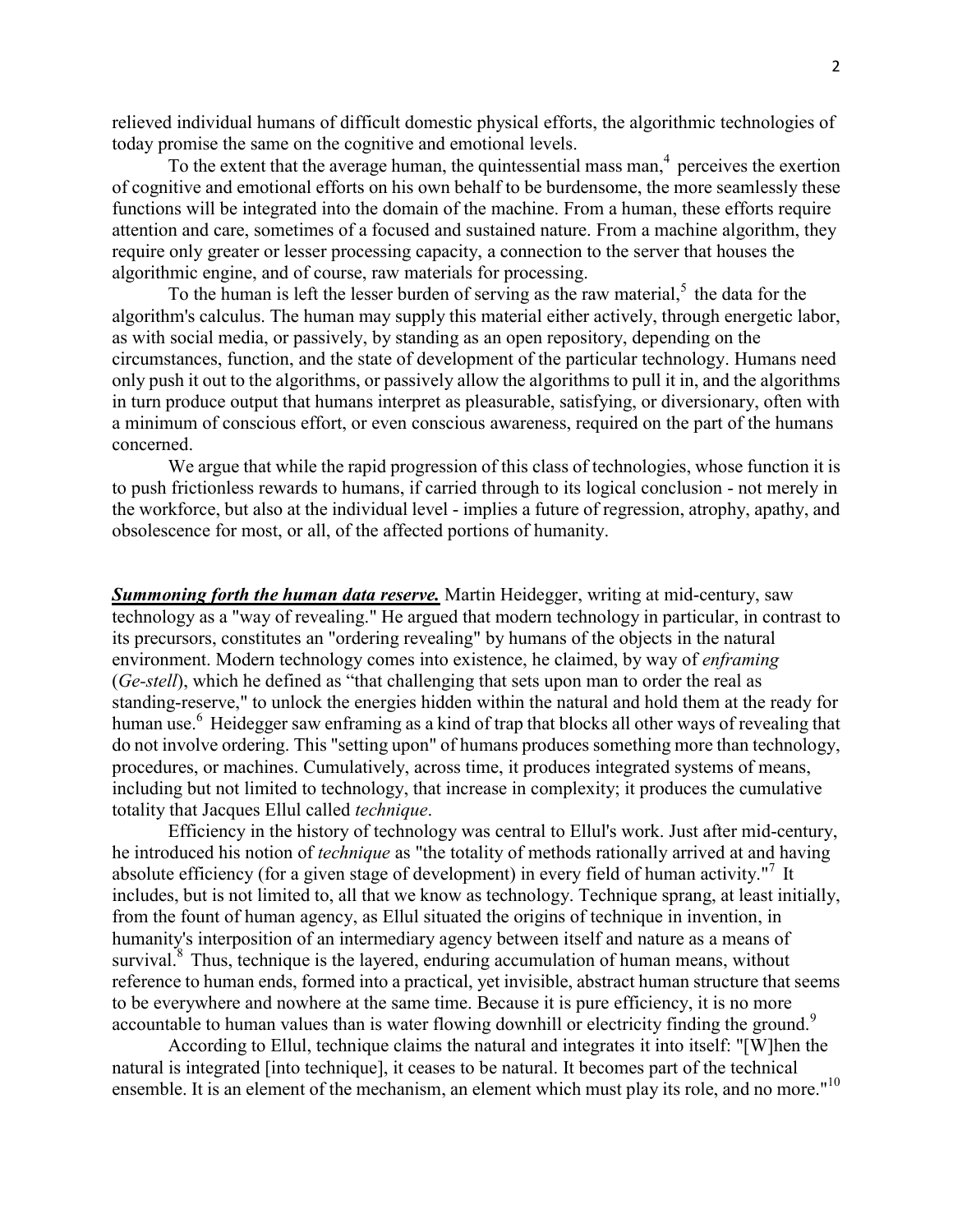As a result of being claimed and assimilated by technique, the natural ceases to exist as whatever it was before and changes its existence to fit its new role assigned to it by technique:

Technique worships nothing, respects nothing. It has a single role: to strip off externals, to bring everything to light, and by rational use to transform everything into means.<sup>11</sup>

When objects in nature are brought to light, to Heidegger's state of unconcealment, and ordered for use as standing reserve, they cease to appear as objects. As "the real everywhere … becomes standing-reserve," <sup>12</sup> it is ordered to presence itself as stored energy units standing at the ready for human use, that is, for technique. The logging industry serves as an early example: with the innovation of logging, humans began cutting down forests. Forests, in this context, cease to appear as forests, and their trees cease to appear as trees: they are all transformed from the objects that they were into stocks of wood reserves, standing ready to have their energies unlocked, stored, and distributed for human use.

This mode of revealing, the ordering revealing, may include, as of late, the internal contents of human minds. Heidegger was himself concerned that one day, the trajectory humanity was on with technology would progress to a point where humans might themselves be taken as standing reserve:

As soon as what is unconcealed no longer concerns man even as object, but does so, rather, exclusively as standing-reserve, and man in the midst of objectlessness is nothing but the orderer of the standing-reserve, then he comes to the very brink of a precipitous fall; that is, he comes to the point where he himself will have to be taken as standing-reserve.<sup>13</sup>

Toward the end of the 20th century, at the close of the postmodern era, human inventors brought about the digital as the next logical step toward the perfection of efficiency, in the progression of technique. It is our argument that the personal frictionless technologies of the mind, as a new addition to technique consequent to digital innovation, are engaged in the taking of human minds as standing reserve, and that this is what makes the effects of technology on humans today different from what they were in the 20th century. Whereas, according to Heidegger, the older technologies of *bringing forth*, which included various forms of craftsmanship, were "ways of revealing" by humans co-creatively with nature, but without claiming nature's own processes, and whereas the human revealers of the modern *challenging forth* technologies reordered some of nature's own processes co-creatively with other humans, the next iteration of this process in the new era of posthumanity (circa 2010) is taking the form of frictionless technique, through which the most powerful humans are *summoning forth* human minds to reveal and reorder themselves as standing reserve - as data.<sup>14</sup>

We argue that the human inventors of Big Data are "set upon" to undertake a trajectory of innovation that involves an irreversible harvesting of human minds, and a reordering of the contents of those minds into a human data reserve. Just as objects brought to light through unconcealment - their energies subsequently reordered - cease to appear as objects, humans similarly unconcealed and reordered will cease to appear as humans. This path is rationalized by the posthuman worldview in which, as Katherine Hayles elucidated in 1999 in *How We Became Posthuman*, human beings as they have always been are now re-cast as substrates, that is, interchangeable and therefore expendable media housing for patterns of information, which are held as the only valuable elements.<sup>15</sup> With human consciousness and everything that comes with it deemed irrelevant in a stroke of the keyboard, and with all human ethical concerns thus swept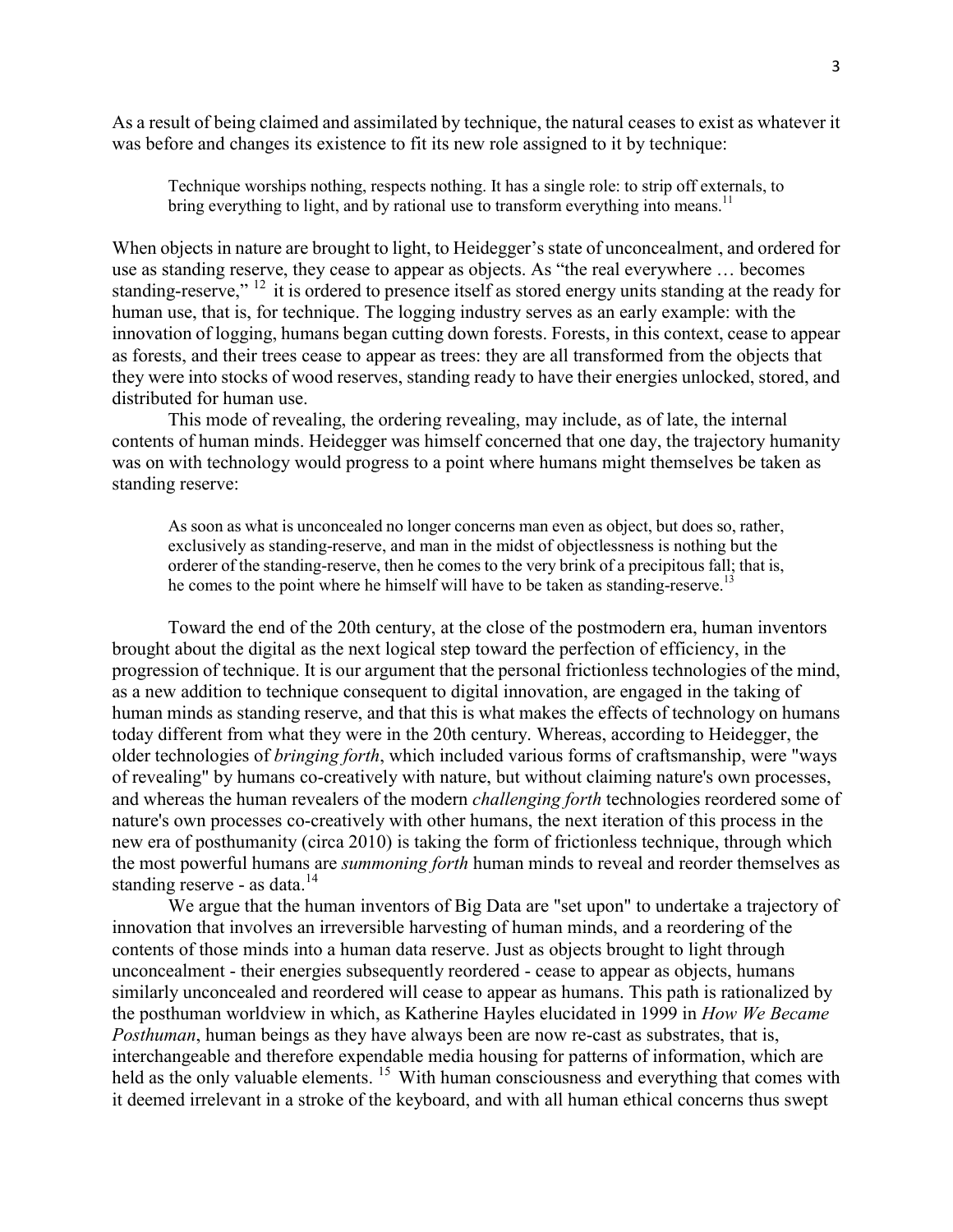out of the way, innovators who are "set upon" to reorder human minds into information patterns, arrangements of data, are rendered by this worldview free to do so. Frictionless technologies efficiently unconceal the human mind as an energy source: they summon it forth to reorder its contents, which include its thoughts, preferences, relationships, feelings and anything else constitutive of the conscious, self-aware human person - all the contents of his individual life-world - into energetic data units standing at the ready at all times for harvesting, storage, and use. This is the truth behind the now-common saying that "data is the new oil": both are energy.

Submitting to this summoning forth process will require that humans cease to be natural, that they voluntarily change their existence from what they were before - natural, self-aware, fully conscious human agents with rights and duties in relation to one another - to fit this new role that technique has assigned to them. As the larger and larger segments of the human data reserve continue to be summoned forth, reordered, and harvested, as the technique that uses it for energy expands, as the innovators become more powerful, the standing reserve is progressively depleted, and the cycle deepens with each subsequent iteration. Technique is a feedback hub, layered, cumulative, and dynamic, that with every layer added, new possibilities are opened up for the still more powerful revealing and ordering of yet deeper energy resources for use.

We will now turn to explore two of the most important functional mechanisms, automation and buffering, through which human minds are presently being summoned forth. Automation technology reorders the human mind by appropriating its individual and cognitive functions; buffering technology does the same by taking over its collective and social functions. We will conclude by discussing the power implications of these ongoing processes for humans and machines.

*Automation.* A primary method by which frictionless technology attracts data from a given human is by taking on his cognitive burdens and undertaking particular sequences of actions for him. The technology is presented to the human as a machine capable of translating his desires into strategies and actions in the world, and then back to him as apparent outcomes or effects. To the extent that a human considers the expenditure of effort into thinking about how to act in the world on his own behalf to be burdensome, frictionless technology appears as a just-in-time solution to decide which actions should be taken by or for him, and to either direct him through a sequence of pre-fabricated dance steps or produce the desired effects on its own.

Personal assistant and other IoT algorithms beamed remotely into smartphones or into evolving smarthomes are present-day examples of technologies designed to eliminate the human's cognitive frictions, or bottlenecks, associated with his having to arrange, organize, and make decisions within his individual life. These algorithms, and their more tightly coupled successors that are on the way, will keep track of his physical and emotional needs, wants, days, and whereabouts, make the necessary decisions, put the required processing sequences on a schedule, and implement them in the background.

The technology is cognitively frictionless because the human need only use his fingers to input the desired effects - and any formal consent acknowledgements that may be required by law - into a smartphone, or speak them into a microphone embedded into the local machine-shell he will have installed in his home. Thus is the human mind brought to light, unconcealed. The machine will then either guide the human step-by-step through a pre-structured process, or produce the desired effects in his mind entirely on its own, without his further mental involvement, as frictionless rewards. As it does so, it captures the human's explicitly stated desires and reorders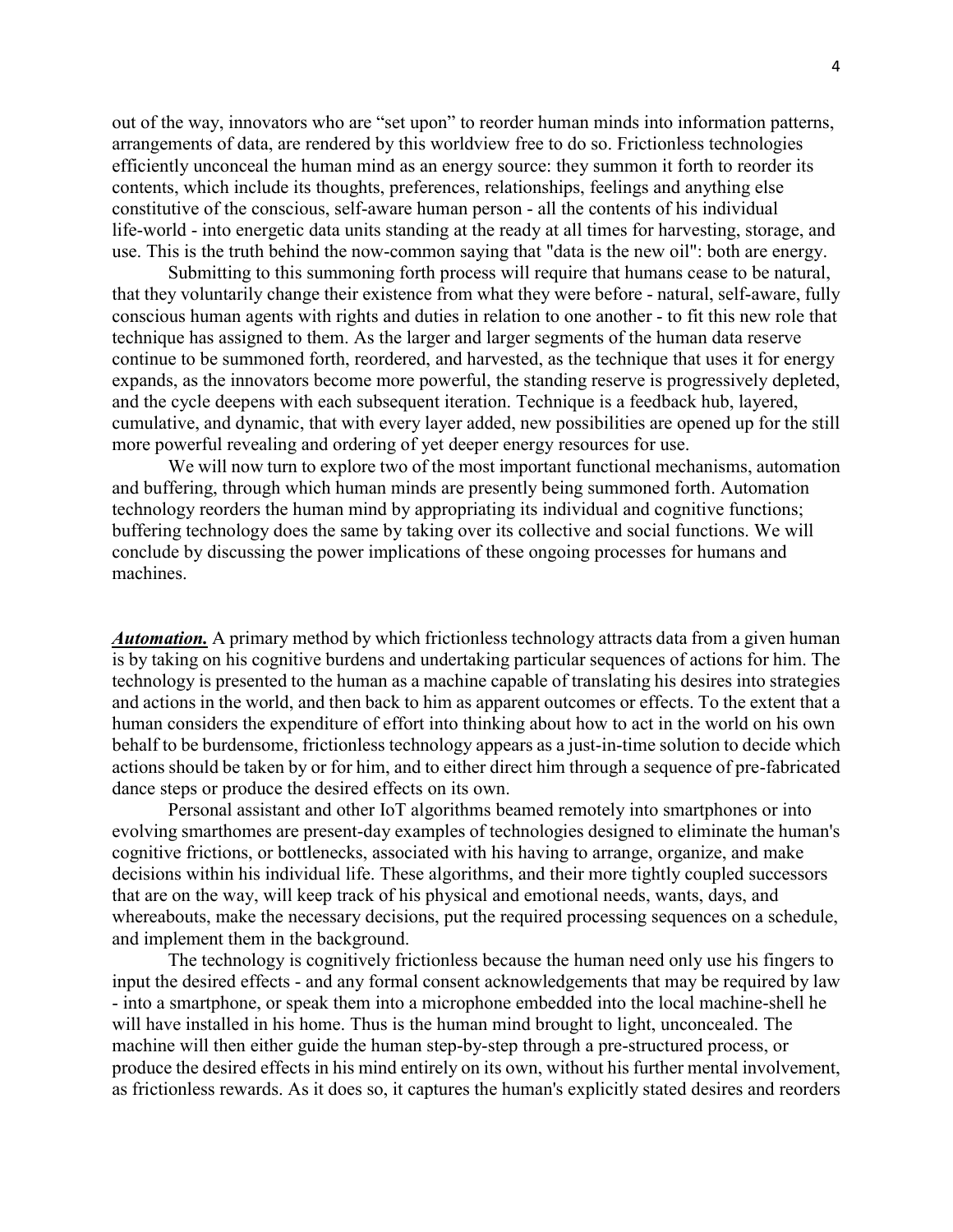them as data.

It is not merely that humans will soon be relieved of the burdens of shopping for themselves, cooking their meals, calling people to schedule appointments, turning on light switches, or adjusting their thermostats. Google Duplex is already on its way to handle the phone appointments, IoT assistant technology is already turning light switches on and off, and Google Nest IoT thermostats are already adjusting themselves. More importantly, humans will also no longer have to endure the friction of having to *figure out* which items they should order, *determine* what to have for dinner on a particular night, *initiate* the scheduling of appointments and meetings with specific people in specific places, *decide* on a whim to turn a light on or off, or *notice* that the temperature is too hot or cold and that the thermostat needs to be adjusted.

All of these detailed individual life elements and more will initially be suggested or recommended, much as videos and "friend"-accounts are on YouTube or Facebook today, but eventually they will be fully automated into a series of deepening, self-reinforcing, predictable, self-executing, and self-evolving patterns. As the algorithm today processes a human's responses to its suggestions, it gradually incorporates all the real-world elements of the individual life of that specific human into its processing routines. The machine, animated and expanded in capability by this growing human data store, becomes more powerful; that is, it becomes, on the human's life energies continuously reordered as fresh data, a more perfectly efficient machine.

As its engagement with the human progresses, the deep-learning machine algorithm will be able to use the data store it has already acquired to analyze and process his explicitly stated desires, both separately and in combination, and to draw inferences and conclusions. As it does so, it will be able to generate second-order analytic data on his more deeply-ingrained habits, hidden preferences, internal rhythms, longitudinal and cyclical patterns of behavior, personality, emotions, and overall physical and psychological attributes and processes - all of which hold the key to some machine-readable variant of his unstated, implicitly-held, perhaps unconscious desires - and reorder them too as data.

The ongoing feedback effects will enable the algorithm to predict, anticipate, and even preempt the human's future desires ahead of their formation. It will increasingly be able to produce the desired effects in the human's mind automatically, thus relieving him of the second-order friction of having to ask the machine for them. Predictive technologies will be able to anticipate when an appointment should be made for a particular human, when his lights should be turned on or off, and when his thermostat should be turned up or down. AI "assistant" technology is being developed to become increasingly capable of taking over the human faculty of orienting oneself in time, just as today's driving apps already orient him in space; successor versions networked together, and capable of anticipative and predictive functions, will be able to integrate many of the human awareness and deciding functions and handle them in combination.

The greater the access the algorithm is granted to the deep recesses of the human's life and mind, the more ease, convenience, and other rewarding effects it will be able to produce in its human. However, if the smartphone is any indication of what is coming, the greater the frictionlessness, the greater the dependence: at some point, the human will be so weakened on his own merits that he will find himself unable to function without it.

Human data stores are kept not within the physical IoT machine-shell the human has in his home, or attached to his body, but in the remote server where the cognitive engine resides. Therefore, the human, who may believe he has bought a machine for his personal use, possesses neither the IoT algorithm nor the data harvest. Instead, data are accumulated over time at the remote location where the server is housed, analyzed, and organized into a personal dossier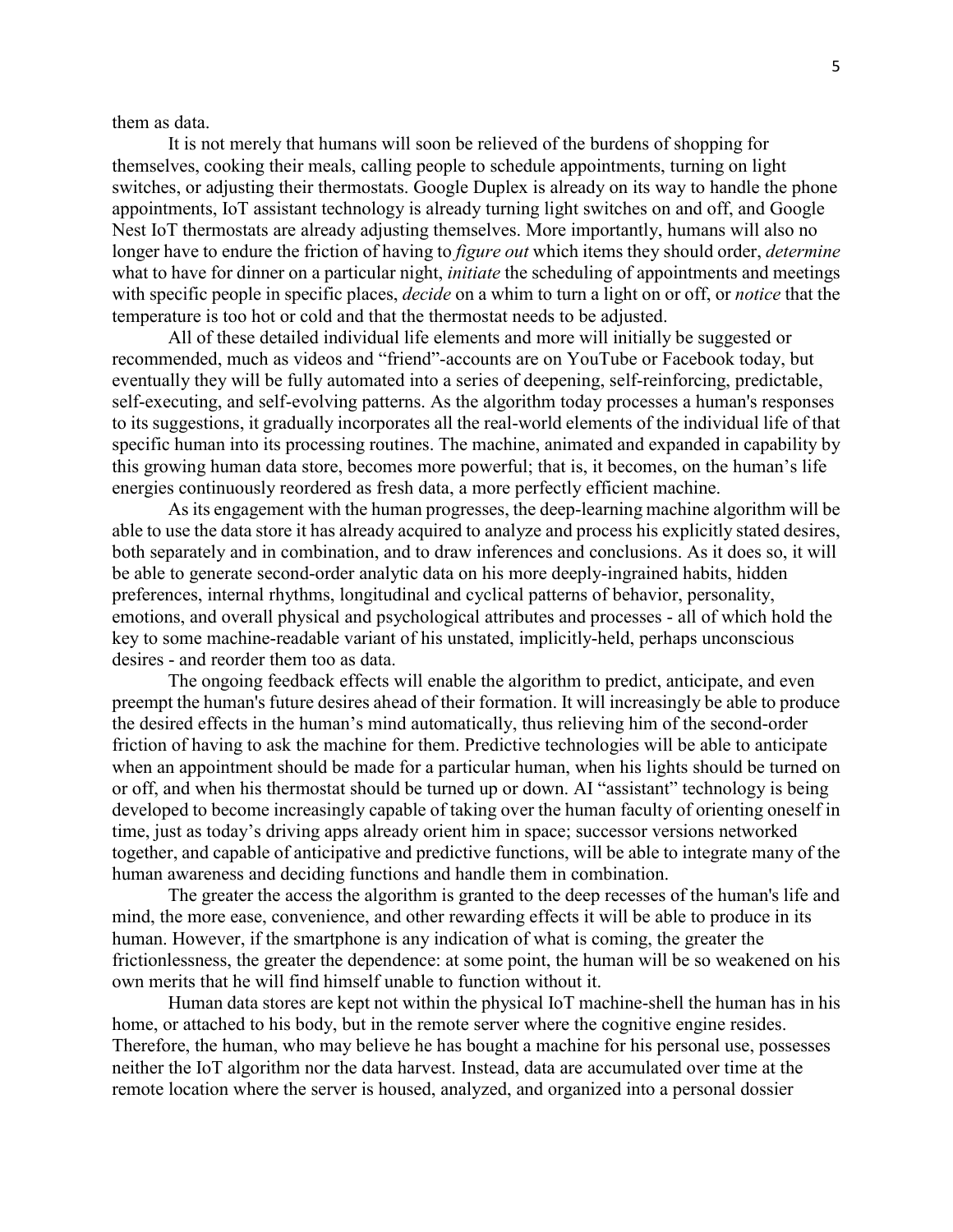(account) specific to each human. The collective human data harvest, that is, the combined dossiers that make up that portion of the human data reserve to which the relevant institution has access, are either retained or resold into human behavior prediction markets, by and to entities actively seeking to open up new avenues to predict, influence, shape, and guide the behavior of humans both individually and in aggregate, that is, in human clusters and populations.<sup>16</sup>

In this early phase, frictionless technologies are diverse, distinct, and not cognitively synchronized with one another, operating independently to some degree. However, as IoT algorithms - the smartphone and the algorithms (apps) that run on it were the first IoT devices they are all going to be networked together, and AIs are increasingly being coded to serve as command and coordination centers to manage them and their humans. As algorithms undergo integration and synthesis, and as augmented reality routines are added to them, they will develop into powerful cognitive, physical, temporal, spatial, social, psychological, and sensory guidance systems acting upon and coordinating humans, and harvesting mountains of data on them in the process. Algorithms will soon become capable of directing individual humans, and by extension, entire populations, step by step, through the twists and turns of time itself, through the separate, individualized labyrinths of their own lives.

The turn-by-turn directional instructional function of the spatial orientation algorithm (i.e., the driving app), remotely beamed into the smartphone, in which the human is directed to "turn left now, turn right now," is an initial indication of how some combination of new AI-directed networked algorithms are being set forth to automate humans. AI "assistant" technologies and their successors, as they become more sophisticated, will gradually be able to extend the "turn left now, turn right now" model of human automation into the temporal dimension as well.

The spatial orientation algorithm, which exists already and can therefore be analyzed, takes over the burden of the human to know how to orient himself in space, ascertain where he is at any given moment, and find his way. For the human immersed in, or incorporated into, its processing routine, the real environment disappears, as the human is pulled out of it and embedded into a virtual environment in which the roles have been reversed: the machine takes on the cognitive responsibility and provides direction, while the human turns that part of his brain of  $f<sup>17</sup>$  and behaves like an automaton. Humans acting like automatons have consequently been driven into lakes and other hazardous places as a result of their abdication of their native spatial orientation functions, and their consequent withdrawal from the spatial environments of the real.<sup>18</sup> There is a growing collection of research documenting the effects of spatial orientation algorithms on human spatial abilities, including spatial knowledge acquisition,<sup>19</sup> scene recognition,<sup>20</sup> the formation of cognitive maps,<sup>21</sup> and spatial memory.<sup>22</sup> In a study specifically addressing the cognitive effects of acoustical turn-by-turn instructional algorithms of the type that most humans follow today, Elliot P. Fenech et al., stated their main finding:

Results show that using a turn-by-turn navigation system negates route learning and impairs scene recognition. These findings suggest that using a navigation system while driving creates inattention blindness, a failure to "see" elements in the environment. $^{23}$ 

All the while, the driving algorithm uses the GPS technology embedded in the smartphone to harvest and take possession of all the movements of the human through space as a string of time-stamped location data. Mapped out over time, locational patterns appear in the data sets, and the routine daily movements of the human, and clusters of humans, begin to fall into predictable patterns that can be dissected, analyzed, and used both to guide future human movements and to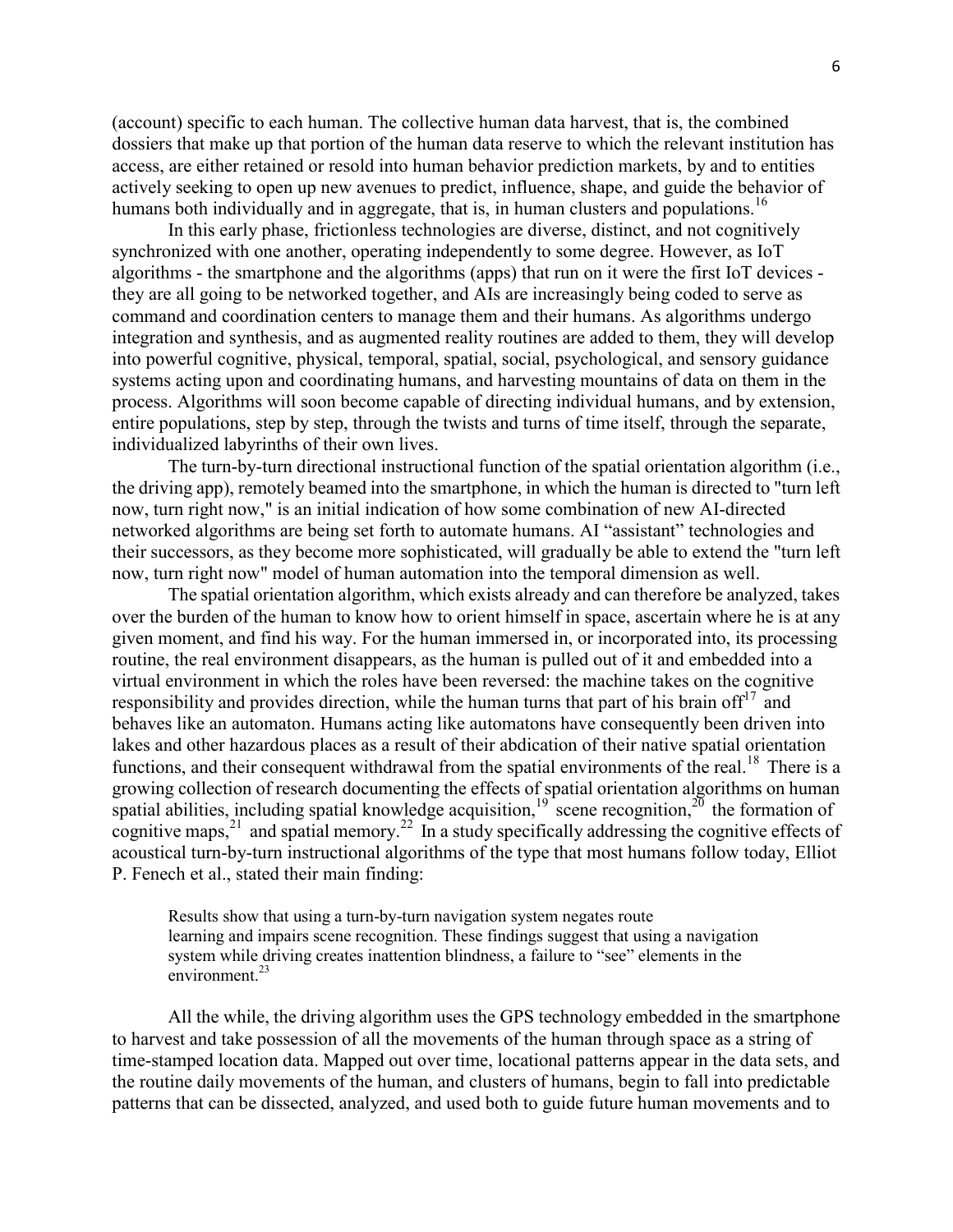innovate still more powerful algorithms.

The human in this situation, to the degree that he is not already natively familiar with his surroundings, lacks situational awareness. Should he awaken from the automated routine into a moment of clarity, he may find himself disoriented, because he, as a human being, would have no idea where he was.<sup>24</sup> His native environment might take on a cast of unreality, much like a dream state. Nor would this human have situational awareness as to the significance of the data that had been streaming out of him over however many months or years, or as to what has happened to that part of his cognition. By expending his energies on entering data and carrying out a machine's orders instead of orienting himself and finding his way, this human would find that his native spatial orientation faculty had been appropriated by the algorithm implicitly bearing its name.

As the technology progresses, it will likely move from the turn-by-turn directional model, in which the human carries out a machine's step-by-step instructions, to the still more efficient model of the Windows installation wizard, in which all the steps are both formulated and carried out by the machine itself, with the processing interrupted only by a small number of prompts directed at the human. Instead of instructing the human as to how to get somewhere or do something, the algorithm will simply get him there or do it. For example, once automated pods, or *autopods* (i.e., self-driving cars), become common, the human interface for the driving directions algorithm will itself no longer be necessary. The algorithm will simply be projected directly into the pod's mechanical functions, as it is today into those of the human, from a remote server. As humans are directed, nudged, $^{25}$  and moved about through their lives by increasingly sophisticated algorithms, as they abdicate ever greater parts of their lives to them, human data sets richer than ever before will be unlocked in their minds along the way for the use of both networked algorithms and of humans more powerful than themselves.

A human, once he has been fully automated, will not even have to know or be aware of what he is doing, much less where he is. He will not have to be independently competent to go through what will become frictionless, automated human life-days, strung together into a seamless, maximally efficient schedule of fragmentary machine-tasks, put together and administered by networked AIs. At some point, such a human will no longer be able to tend to his own affairs in any case, for the same reason he will no longer be able to drive: autopods will eventually travel at such high speeds that driving alongside them will at some point no longer be considered safe. Similarly, the velocity of a human life, to the extent it is under the administration of a machine, will continue to accelerate until it is moving too fast for the human to keep up, as it too will be moving at machine speeds.

A two-tiered timescale has already begun to emerge: machine time, which is speeding up, and human time, which has already reached its upper bounds, as many humans of our time are today finding it increasingly difficult to keep up with the pace of their partially machine-run lives. This, together with many other factors, has resulted in the collapse, or implosion, of human notions of time into what Douglas Rushkoff calls "the ever-present now."<sup>26</sup> Heidegger's conception of the human being, as expressed in *Being and Time*, is that the human being, or the human as "Being-in-the-world" - an entity he called *Dasein* - is primordially temporal.<sup>27</sup> Heidegger's *Dasein* is being asked today to either adapt himself as a human to a world run by machines on machine time, in which human time is on its way to being abolished, or to stop being a human. The technological determinists would say that only the latter will be possible in the end. Time stops.

By doing everything for the human, by making his life appear frictionless, automation algorithms do unto him, and ultimately, instead of him. In the end, it will no longer really be his life. Rather than being the conductor of his life, much less its author, the human living the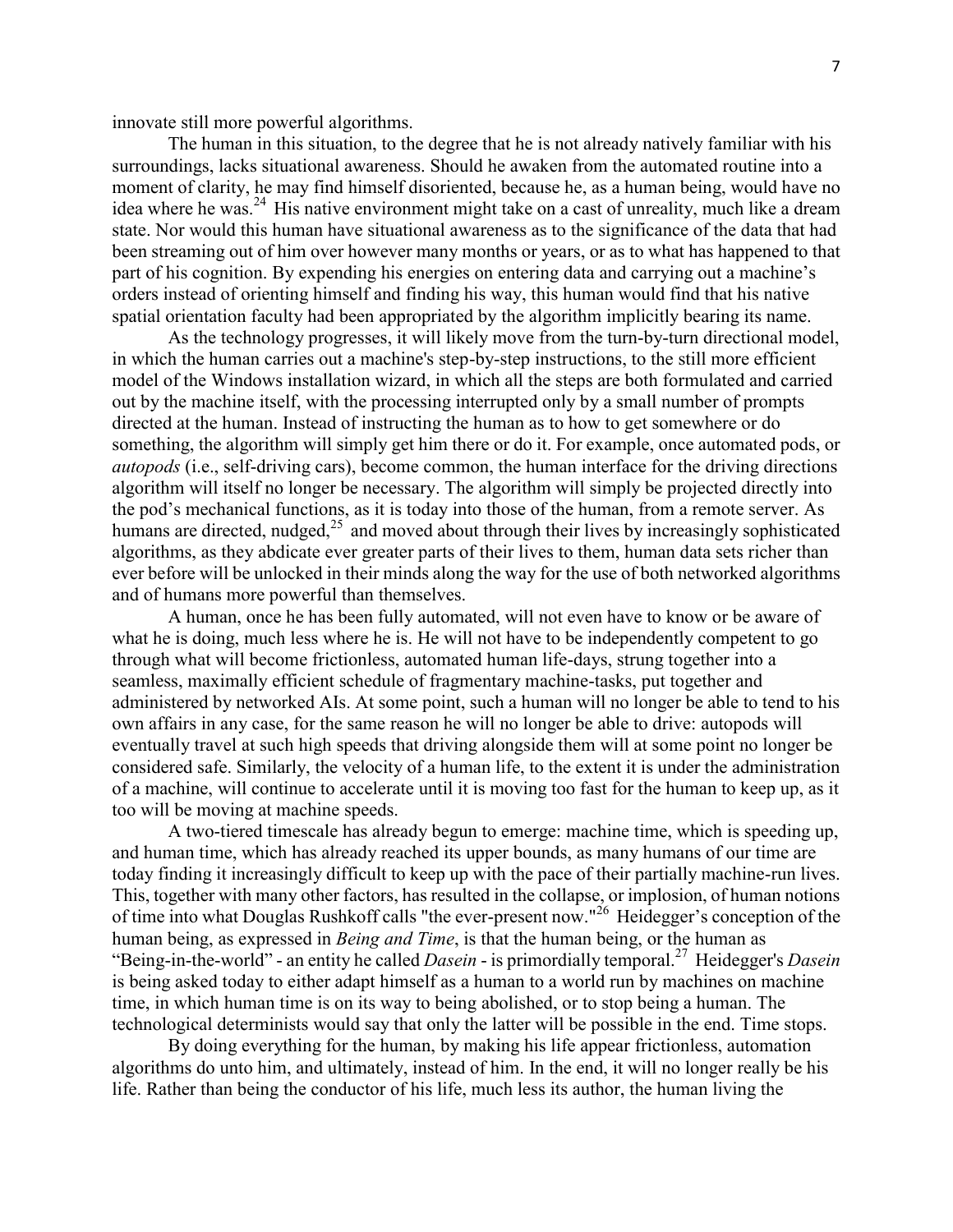frictionless life will increasingly be pushed through it, destined to exist vicariously through the sensory apparatus of the machine. As more elements of the human's life are systematized and automated by remote agencies, and as fewer of them are subject to the whims of the human's own agency, creativity, initiative, or spontaneity, the human, like the driver, becomes a functional automaton. He becomes the human equivalent of a zombie PC whose bandwidth and processing power have been hacked and re-purposed, together with hundreds or thousands of other zombie PCs, for the use of a handful of indifferent remote corporate CEOs with an insatiable hunger for his life's gold.

To extent that the human is automated in this way, which is a measure of the perfection of the frictionless life, his humanity becomes obsolete. For he will have willingly given up his initiative, consented to the datafication<sup>28</sup> of his energies, and to the sterilization of his human spirit. He will have regressed from the apex of intelligent, self-aware cognition to the blind alleyways of mere stimulus response.<sup>29</sup> In the meantime, his empathy, already being lost across generational time, <sup>30</sup> will likely be gone, as it too will be obsolete. However, this automated human, imbued with Nietzsche's "machine-like virtues," will not be Ray Kurzweil's transcendent, perhaps immortal, transhuman with a new digital soul;  $3<sup>1</sup>$  he will bear no resemblance to Nietzsche's Overman. He will be a hollowed out drone, an artificially animated shell, a puppet, a dumb terminal with human features.

**Buffering.** The Oxford Dictionary defines "friction" as "the resistance that one surface or object encounters when moving over another." <sup>32</sup>Naturally, energy, and in the case of humans, effort, is required to live and do things in real, frictional environments with, and sometimes in opposition to, other real humans who are different from oneself in various ways. With frictionless technologies, these real world human-to-human frictions can be made to go away, either by taking the real out of the real, that is, by turning the frictional real into a new frictionless real, or by pulling the human out of the real world altogether and embedding him in a simulated environment made of data. In either case, the creation of frictionlessness involves the buffering of humans from real interactions with one another as, in accordance with human nature, such interactions, especially the more significant and meaningful ones, sometimes involve friction. Each human is unique, and each has his own interests, circumstances, and will. A core aspect of human life in the real world involves engaging with other humans under less than perfect conditions, and doing so requires the expenditure of effort to navigate the kaleidoscope of human differences and wills.

A science-based definition of friction gives substance to the metaphor of frictionless technology and the counterforce it exerts upon human interaction:

Friction is ... an example of an electrical force in that, as two surfaces are in close contact with one another, there are electrical attractions between the subatomic particles in the two surfaces. Other forces must be applied to 'break' these temporary bonds and cause the surfaces to slide across one another.<sup>33</sup>

If the natural attraction of humans generally to other members of their species creates bonds between them, and if these bonds are interpreted as frictions, then the force of frictionless technology may break these bonds and dissipate the frictions, allowing humans to seamlessly glide past one another instead.

Robert Putnam, in his seminal work *Bowling Alone*, written as the last millennium came to a close, societal interaction, social trust, and community had already been in decline in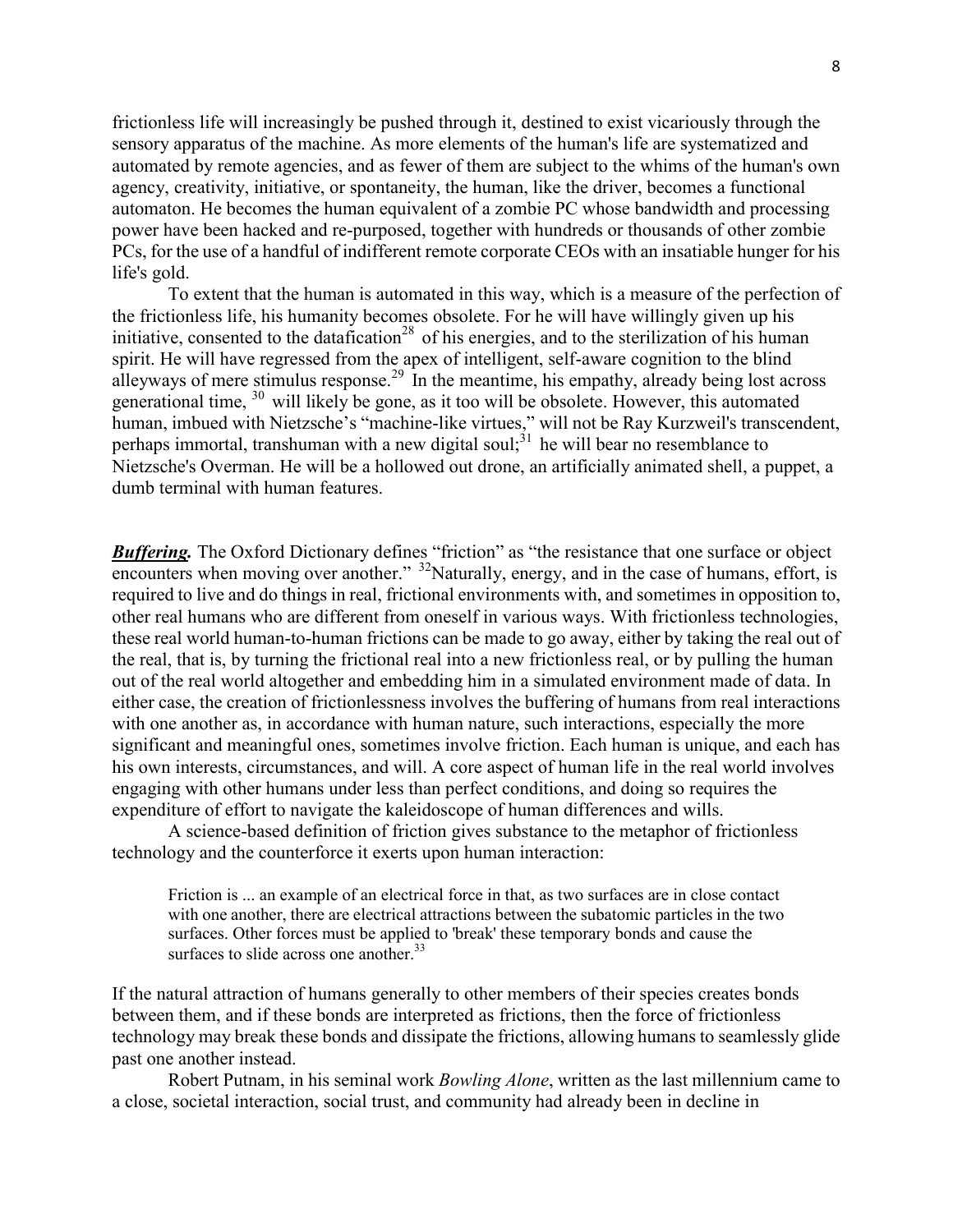post-industrial America for several decades.<sup>34</sup> Social technologies appeared into this void with the promise to frictionlessly reconnect humans to one another, with little to no human-to-human effort required. However, because these algorithms simulate the human interaction itself, they appropriate that function, while providing frictionless emotional rewards that mimic, to the point of parody, the originals.

For some, direct interaction with other humans is socially uncomfortable, awkward, and too demanding, in terms of the mental, emotional, and time investments it requires; in other cases, especially those requiring small talk, niceties, and other forms of diplomacy, some may find it tedious. Sustained interaction with other humans, to be successful and rewarding, requires self-awareness, effort, empathy, focus, and patience. It also requires some degree of responsibility, trustworthiness, follow through on commitments, interpersonal accountability, an ability to shrug off awkward moments with good humor, and the fortitude to deal with difficult situations in genuine ways. In the absence of these civilizing mutual attributes and expectations, themselves signs of higher development, humans collide or recoil from one another.

Frictionless social technologies have emerged, in particular, social media, that buffer humans from one another by replacing direct interaction with an interconnected assortment of simulacra, in which human interaction is dislocated not only in space but also in time. Instead of addressing one another directly, humans direct their entreaties at a maze of technological filters that populate simulated, temporally fragmented, imaginary, multiplayer game-style environments. The projection of these simulacra into the human mental space greatly reduces the possibility of awkward spontaneous collisions among humans in real times and places. Rather than connecting with one another, every human atom is simultaneously connected to a common machine that simulates human relations. Rewards consist of points awarded to participating players by the algorithm through a game-like interface (e.g., numbers of "follower"- or "friend"-accounts hyperlinked to one's own, numbers of times a human reacted to the emotive stimulus a text fragment or photograph by activating a "like" algorithm, etc.).

People compete for and sometimes assess their worth based on how many points they have accumulated in these games, to the point where it has become possible to purchase blocks of additional points for real money. Placeholder affective states previously associated with human mental and emotional interaction frictionlessly appear to fill up the real places in human minds and hearts once associated with human relationships: "friends" "sharing" takes the place of friends sharing, a "like" algorithm replaces liking someone or something, "heart emoji" takes over the place of love. Social media algorithms are diversionary in this way, while also relieving humans of what they may consider to be the burden of genuine interhuman engagement under conditions where, as Putnam thoroughly documented, mutual expectations and experiences of reciprocity and trust had already largely disappeared.<sup>35</sup>

The technology achieves permanence and deepens its roots by programming humans to act and react only adjacently to other humans, and to interact directly only with the algorithm that stands between them. In the real world, the phenomenon is visible in the widespread engagement of humans, even adult humans, in "parallel play" 36 a phenomenon heretofore deemed characteristic of early toddlers - in which children play with separate toys in one another's presence with only token awareness of or interest in the others alongside them. Today it is visible in lines of human adults and teenagers simultaneously enacting themselves as data while seated or standing adjacent to one another in a multitude of settings, all nurturing and tending to the same algorithms to the mutual neglect of one another.

Buffering technologies systematize, absorb, and nullify spontaneous human interaction,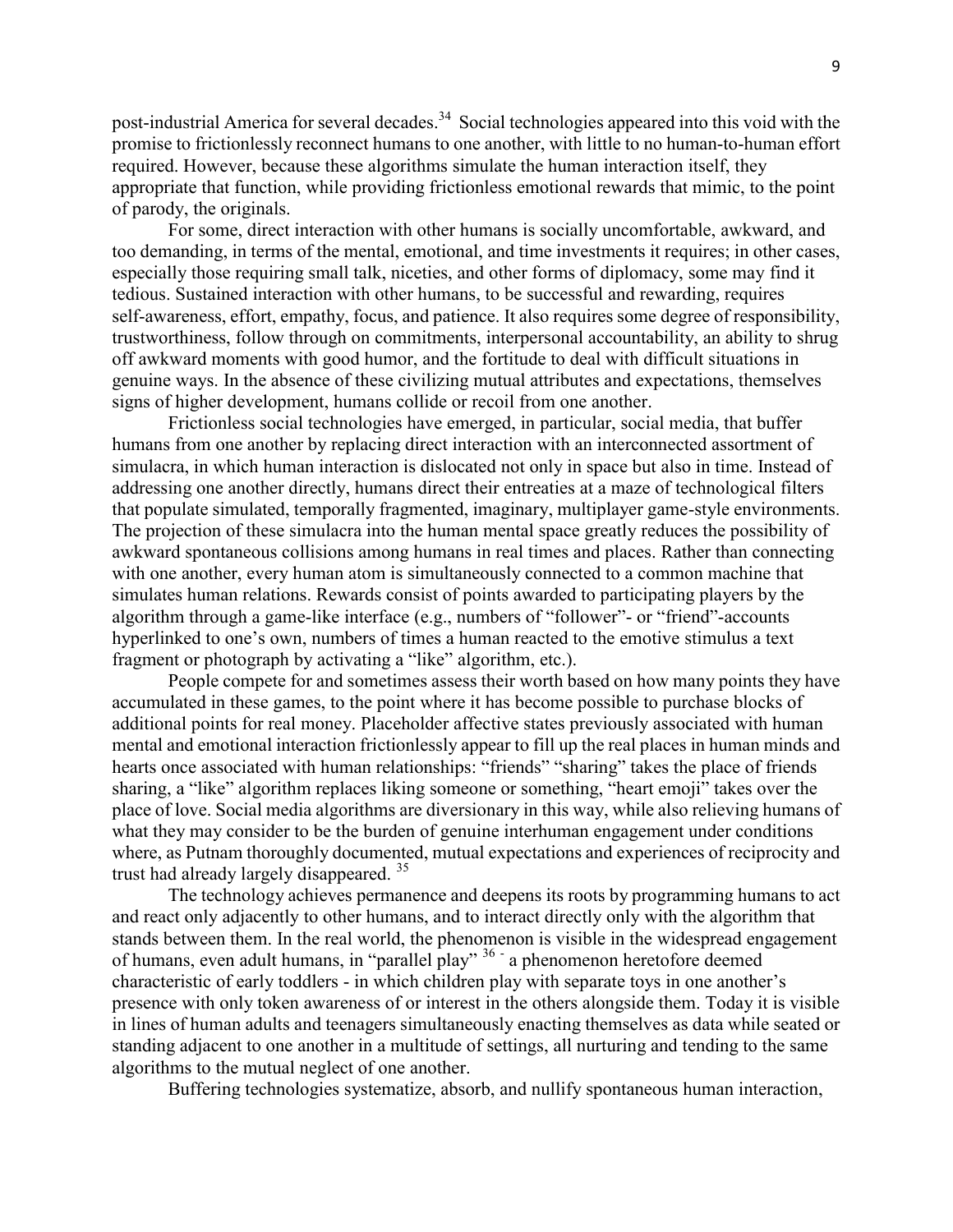whether it be formal or informal, and incorporate it into technique in the way Ellul described with regard to everything else that is natural. The systematization apparatus itself comprises the buffer that shields and protects humans from direct engagement with one another. Randy Rieland, writing for the *Smithsonian Magazine* wrote that "[t]he big buzzword in digital technology now is 'frictionless,' meaning the less we humans have to deal with, the better. $37$  However, that also includes having to deal with other humans: with "frictionless sharing," as Mark Zuckerberg would have it, and of which Rieland writes approvingly, humans are able to acquire information on their "friends" without engaging their humanity, that is, they gain the ability to read or view them as data. The human stops being a social being in such real-time environments: instead of being socially engaged or connected, the human inside the data simulation is socially inert. Systematization makes human interaction seem less emotionally difficult and burdensome, that is, less discomforting, demanding, unpredictable, or tedious, but in so doing renders it in a non-human form.

As the ambiguities, unpredictabilities, commitments, spontaneities, and accountability requirements of interhuman relations are increasingly interpreted as frictions, the technology takes on the administration of a low-resolution knock-off of the human social, a qualitative phenomenon previously realized through natural, spontaneous interhuman engagement. With social media other humans are rendered abstract, unnatural, distant, asynchronous, and dislocated from time, space, and in many ways, reality; they are removed from the energetic and emotional exchanges and experiences that are a natural part of unscripted real world human encounters. Social technologies rose up within the void Putnam identified, but because they are simulacra of the originals, they serve to distance humans even further than they were before by erecting new technological barriers between them. The technology buffers humans from one another by removing the frictions, but in so doing, it disconnects the human element that connects them.

Buffering begins when the individual human opens up his mind to a social media data profile, or account interface, which emerges as a shining, simulated portrait of his ideal self, and whose function is to effectively serve as his representative in his scripted data performances directed at other human data profiles. Sherry Turkle called the social media data profile a human's "algorithmic," "quantitative," or "aspirational" self.<sup>38</sup> In writing his profile, the human is writing the contents of his mind, in this case, the substance of his aspirational self, to the machine in the form of data. That is, he is writing the skeleton of his own data dossier to the machine. Thereafter, it is filled out with the meat and flesh of his emotional and social mind-matter, with the data transmission itself serving as the algorithm's lifeblood. Whatever of these raw aspirational materials can be converted into machine-readable format is so transformed; the data are recorded, stored in the relevant dossiers, and distributed throughout the simulated environment.

The human interacts frictionlessly with the algorithm through the sequential sending of entreaties to it for more points (e.g., "likes," "friends," or "followers,"), or for other substantive mental or emotive rewards, that is, data fragments released by other players that make him feel good. A human's revelation of an emotive fragment to the algorithm, which presents itself to another human in the form of an emotive stimulus, and the second human's reaction to that stimulus, combine to form a simulation of an interaction; large volumes of these fragments strung together simulate a relationship. In the real world, this procedure embodies nothing more than the writing of the contents of both minds to the machine. Humans become pure information. Instead of directly encountering one another, which always involves the possibility of awkwardness or collision, humans move through the simulation alone, aware of others travelling on the same path and the relative proximity of each, but never making direct contact, much like cars travelling the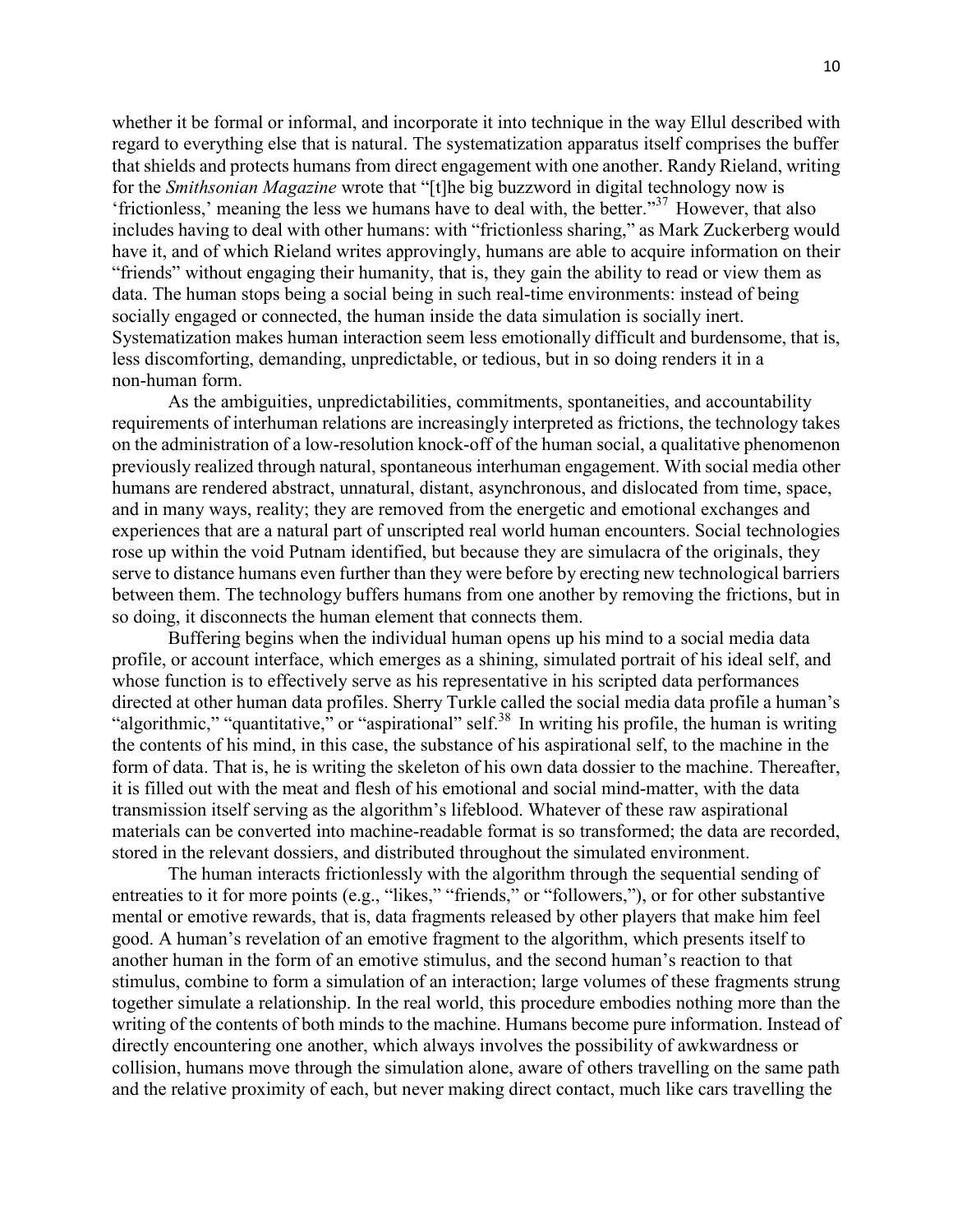same direction in freeway lanes. Simulated encounters are thus produced algorithmically, and their effects are returned to the humans involved as frictionless rewards. Human interactions attempted through the buffer of the simulated environment come out in contextually distorted pieces and fragments, that is, in a form native to machines, but the attempts of all of them together combine to form a single, integrated, cumulative data store.

That the result stands in conformity to the way machines, not humans, natively operate is evidence of the machine's extant priority over the human. To the machine, human relationships as data are raw material. The data are all the same; they are a homogenous material whose contents are of no import. Those subtleties of human relationships that are purely qualitative, that is, human, and are thus lost in the data stream, are irrelevant and thus expendable. The machine equivalent, the vast collection of human profiles and the urgent data revelations surrounding them, generically and collectively come together to take the form of "social media content." Human minds become content. Social media content is comprised of data fragments. Human minds become data.

Social technology, like other simulacra, claims original title to the name of that which is simulated, its presence hastening the disappearance of the original.<sup>39</sup> It replaces genuine interaction with a simulacrum, and it turns human relationships into units of relational data used for the care and feeding of algorithms and the powerful humans who are "set upon" to write them. Some humans have become so dependent on these algorithms that they have come to identify more with their algorithmic selves than with their real selves, because, as Jean Baudrillard might say, the duplicates, to some, feel better than the real. The duplicate copy is the human's ideal, fully sanitized, non-human self, with the awkwardness, insecurities, anxieties, fears, and other inconvenient aspects of being a human redacted from the profile. Humans may find it easier, that is, more emotionally frictionless, to engage in the fantasy of "being" that self than to be themselves, with all their all-too-human imperfections. They may find it irresistible for the same reason one might find a fantasy irresistible, except that this fantasy is a duplicate or datified copy of real life. Gradually the aspirational self, which is as loved and compulsively tended to in every detail as the human self once was, comes to take precedence over it. The human self, on the other hand, is met with ambivalence and is to the same degree neglected, as it is deprived of that same intensive, nurturing energy now being devoted to the replicated self. Humans change from Heidegger's "Being-in-the-world" to living their lives as data.

The real world, and human actions and interactions within it, are rendered obsolete in their own right, supplementary at best to the real action happening inside the simulation: "If it isn't on social media, it doesn't exist. If it didn't happen on social media, it didn't really happen." If the tree of human connection fell down but no one happened to hear it because everyone was on social media, the tree didn't really fall down. The real world ceases to exist. Human connection ceases to exist. Human reality is no longer a living reality; the human reality, and therefore, the human as human, is obsolete. Only the simulacrum remains.

Expectations that humans come to have of both themselves and one another are downgraded accordingly<sup>40</sup> to accommodate these new machine values and priorities. Humans imbued with "machine-like virtues" and priorities find it more difficult, and simultaneously less important, to do things together as humans in unfiltered, unsystematized real world spaces. A standout example is that of today's youth, who are finding that the mere presence of the dating simulacrum - without reference to its effectiveness - has rendered it largely unacceptable for them to select and approach potential dating partners in the real world. Similarly, Turkle notes that the mere presence of a smartphone in full view of participants in a conversation, even if it is turned off, discourages connection between humans in the same room with it, or renders their conversation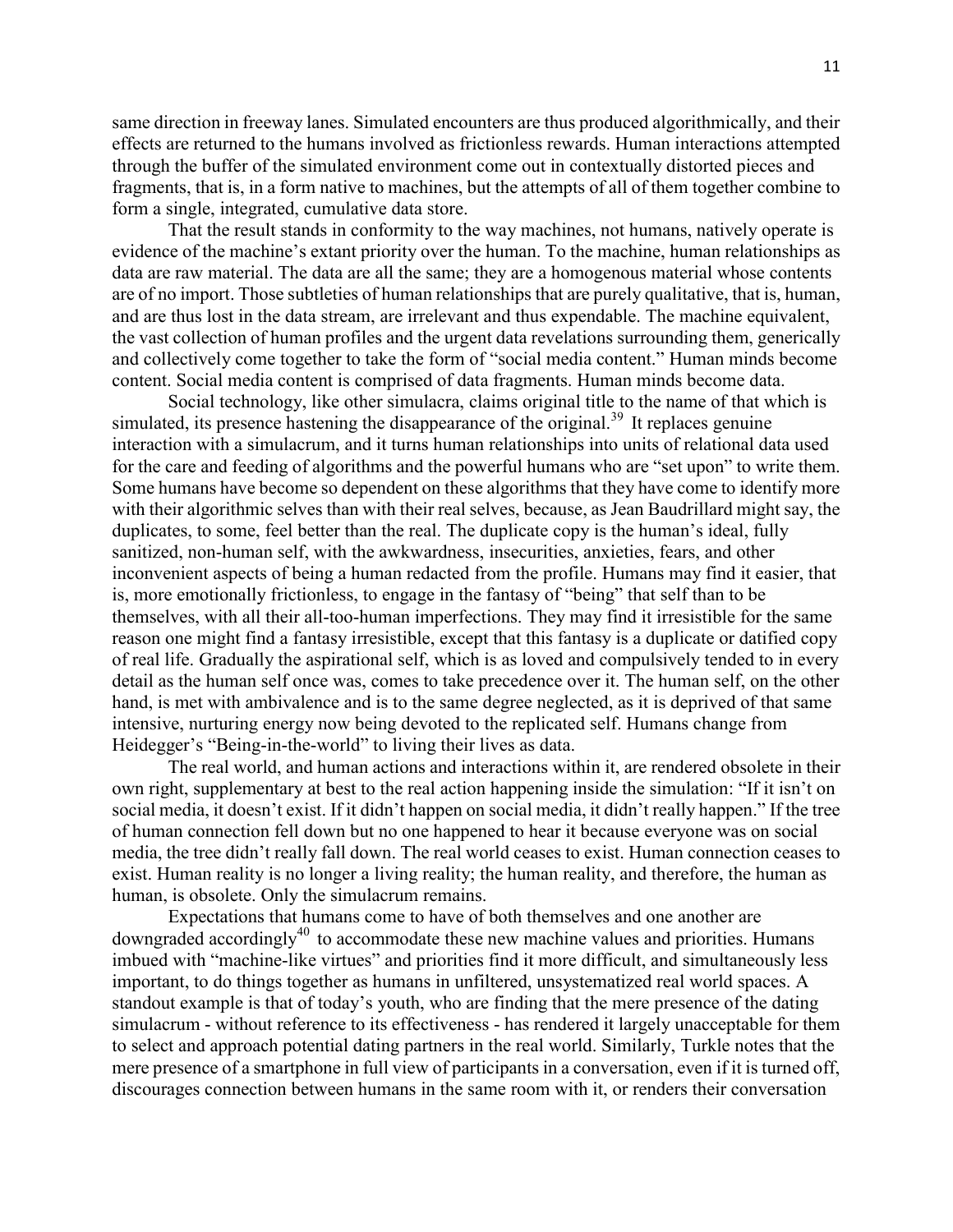superficial and shallow: "even a silent phone disconnects us."<sup>41</sup> From a different angle, Adrian Ward et al., showed that the smartphone's presence in full view of its human also reduces that human's available cognitive capacity.<sup>42</sup>

Gradually, as the machine values and priorities continue to eclipse the human, instead of living as sovereign citizens of a *society*, humans gradually become denizen data terminals or nodes in a machine-centric *system*, one in which machine values rule not only over machines, but also over humans. The mere presence of the simulated, frictionless social network makes it more difficult, and less acceptable, for humans to act together *as people* engaged in unfiltered, unmonitored, unsimulated activities as a part of a real-world society, because the norms and expectations have been altered in ways that effectively deprecate the native human social faculties as obsolete.

Human spontaneity, unpredictability, and emotional and intellectual quality are lost, as human emotive and relational data units are transcribed, recorded, catalogued in dossiers, stored forever, and freely distributed as data units containing the stimulus responses and life energies of specific humans, either with or against the wishes of the humans who released them. Human minds thus disrobed by a machine, their emotional entrails turned inside out and back again in full view of all others, thrust into a fourth dimension they do not understand, and devoid of mutual trust - a void deepened rather than filled up by the buffering of the real relationships - become risk averse. This has consequences across the spectrum of human existence, including for the possibility of meaningful and effective dissent in the realm of the political and the economic. Such possibilities require mutual trust, focused attention, close cooperation, agency, and sustained, coordinated intervention by real people in the real world to achieve anything lasting. They also require that relationships be private, that is, not subject to surveillance or distribution, so as to allow for the informal, non-anonymized exploration of ideas and discourse amongst communities of dissenters, as well as the ability for individuals to retreat from incompletely formed, untenable, or unworkable ideas, or from random expressions of dissent made in anger, without the threat of the premature, universal, and permanent attribution of such expressions to them.

The carving up of human relations into a cacophony of temporally displaced byte-size fragments may be efficient in the sense of removing real-world frictions, but it doing so, it fractures, and thereby actively depletes, human connection. Perhaps that is the point, if it is human connection itself that is identified to be the friction, in line with David Byrne, who wrote: "Part of making something 'frictionless' is getting the human part out of the way."<sup>43</sup> However, in fracturing and depleting the human connection, the human ends up fracturing and depleting himself, that is, his original imperfect self, that all-too-human self decaying behind the profile. Emerging research, to which Jean Twenge summons our close attention in *iGen*, is linking increases in rates of real-world depression and suicides in recent years to increases in human engagement with social media algorithms, especially among youth.<sup>44</sup> One of these studies suggests that some statistically significant number of the multitudes of humans immersing their minds in various types of social media are doing so to alleviate real-world loneliness, but without success.<sup>45</sup> Another points the causal arrow for these emerging trends directly at human mental immersion in social technology.<sup>46</sup> The humans concerned may find themselves vaguely depressed and dissatisfied, or numb and desensitized, but without any situational awareness about how or why this is happening to them.

In substituting social technologies for Putnam's reciprocity, trust, and trustworthiness, as humans come to rely instead on ungrounded versions of "people" and "places," they themselves regress to a more primitive state. Instead of being social for themselves in real-world settings, they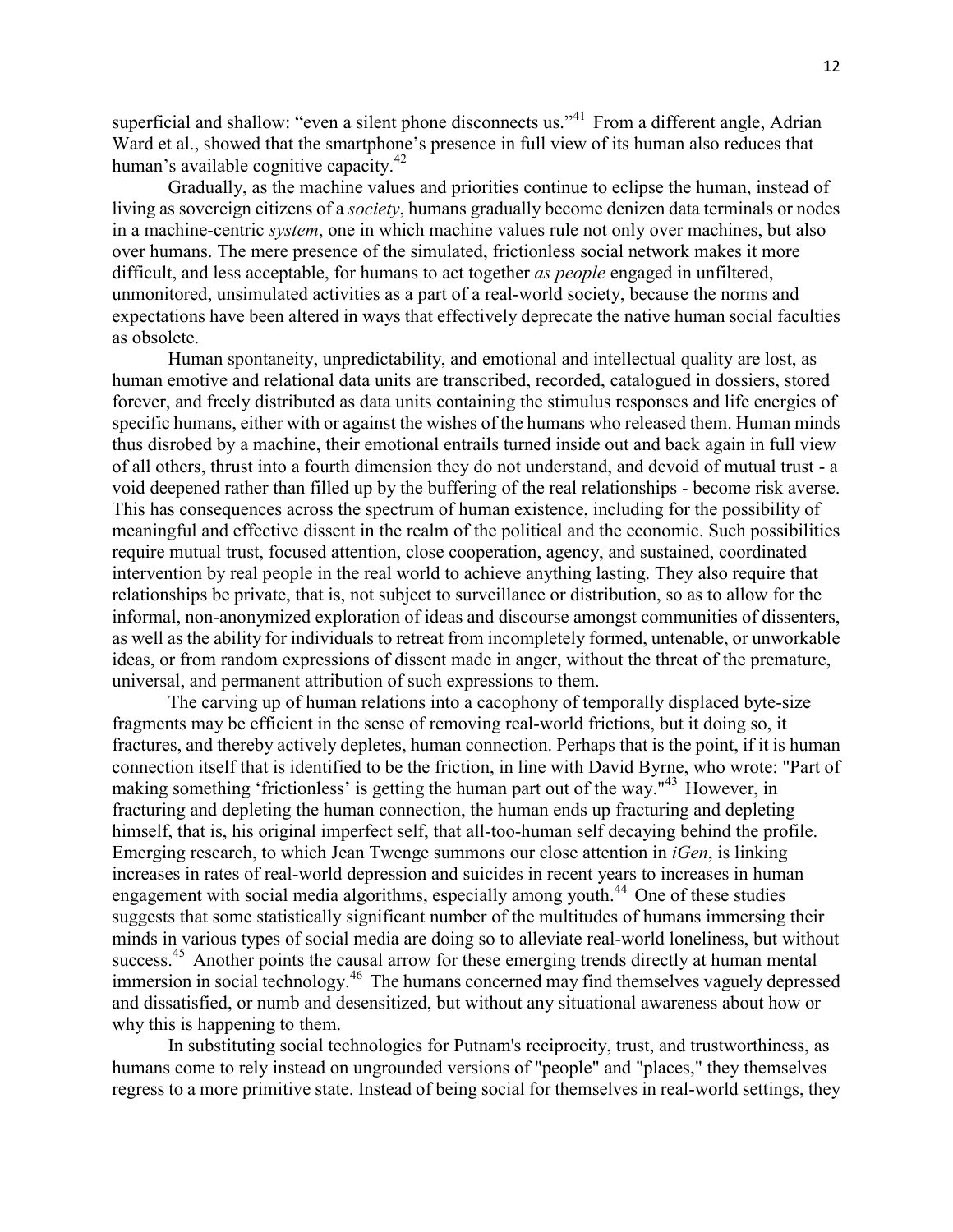stand eagerly at the ready, at all hours of the day or night, to urgently interrupt whatever human activity they were doing before, including sleeping, to tend to the machine's insatiable demands for data. Human minds reordered into this pattern collectively form the human data reserve, standing at the ready at all times, urgently awaiting a stimulus or a reward. The native social faculties of these humans, which are of no use to the machine in their original state, but which are very useful to it as data, are either relatively undeveloped in the first instance or begin to atrophy from non-use as they fade into obsolescence.

As with the turn-by-turn spatial orientation function discussed in the previous section, it is precisely the mental faculty that the machine purports to enhance in the human that is being depleted. Just as the spatial orientation algorithm depletes the human spatial orientation faculty as it renders it obsolete, the social algorithm does the same with the human social faculty. As automation displaces the human's individual and cognitive functions, buffering does the same to his relational and emotive functions. All the appropriated human functions change from being human functions to becoming machine functions. As human functions are displaced and replaced with machine forms, total spectrum frictionlessness emerges. Humans as humans become increasingly obsolete to one another as well as to themselves, and thus, move toward obsolescence *in toto*.

**Power implications.** Power, and balances of power, are about the relative capabilities of known entities and the directionalities in those capabilities across time. The change presently underway in the status of the human as a result of the mentally depleting effects of automation and buffering has broad implications for the future of the power balance between the masses, the most powerful human innovators, and the emerging technologies whose powers will likely eclipse even those of their inventors. A negative power balance has emerged between humans and machines and is widening. As humans increasingly abdicate their executive capabilities, responsibilities, and selves to machine processes, the recipient machines process the incoming humans-as-data in ways that increase and perfect their ability to administer humans, thus rendering them increasingly more powerful than humans. The power losses that are just beginning to be sustained by humans in relation to these technologies and their powerful owners promise to run particularly deep as the default trajectory progresses forth:

#### *Atrophy of human faculties*

Humans have already to begun to suffer a power loss in the form of the progressive atrophy of their native cognitive and interpersonal human functions from non-use, as these functions are replaced by frictionless technologies that automate them as they buffer them from other humans. The appearance of neuroimaging studies coming out of China and South Korea point to the appearance of significant brain abnormalities - including widespread structural abnormalities and reduced densities in white<sup>47</sup> and gray brain matter (including in the cerebellum), <sup>48</sup> reduced functional brain connectivities spanning a distributed network (especially with regard to the cortico-subcortical connections, in both the prefrontal and parietal cortices).<sup>49</sup> and significant orbitofrontal cortical thinning<sup>50</sup> - in the brains of Internet-immersed youth. The associated impairments cover a wide range of core human cognitive functions, including executive attention, working memory, emotion generation, decision making (especially reward-associated decision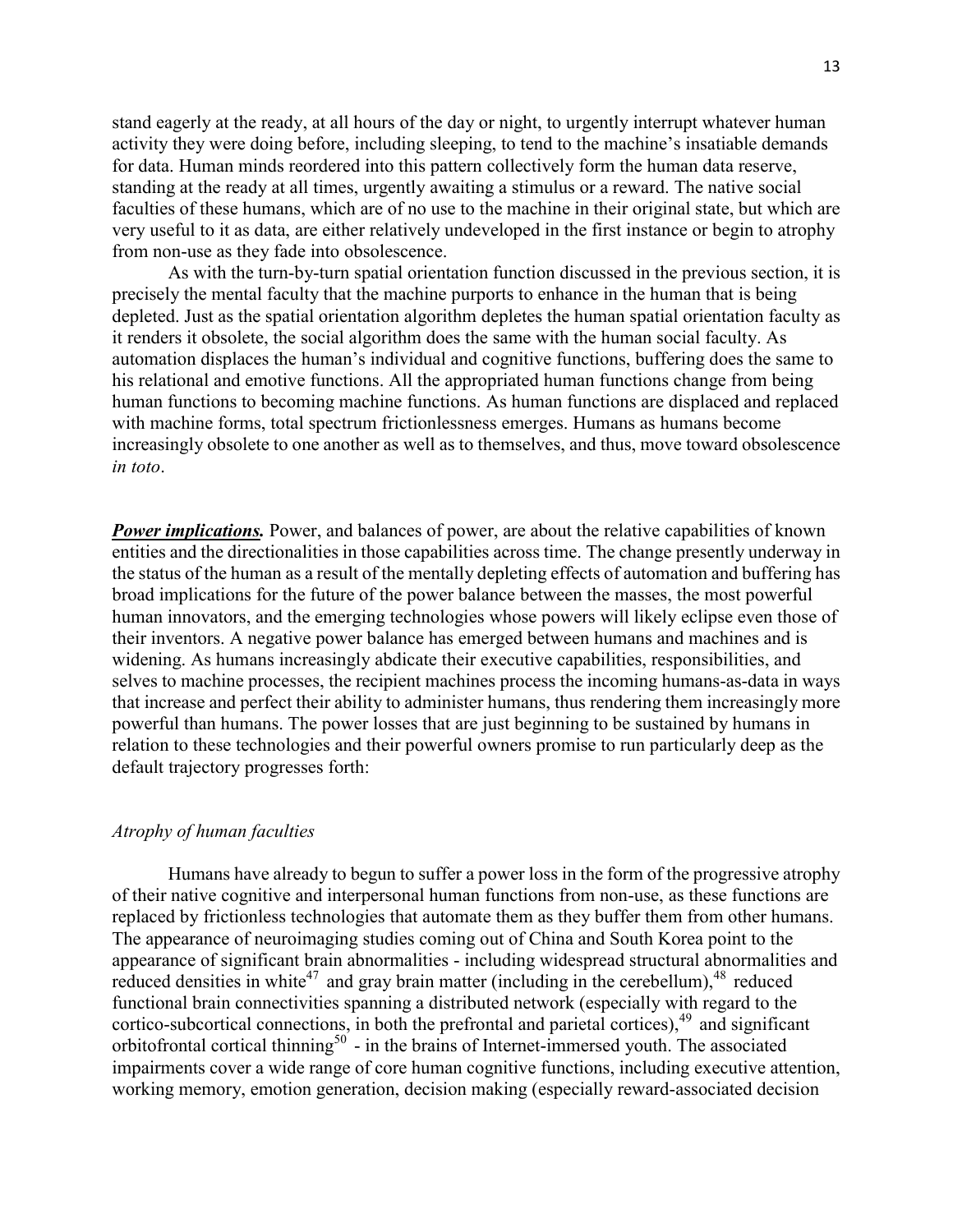making), cognitive control, mental flexibility, response inhibition, impulse control, and goal-directed behavior. All of these authors note the similarity of their present findings to neuroimaging patterns associated with various types of drug addiction.

There is likewise a growing literature relating to the atrophying effects of the new automation technologies on the human cognitive faculties, including the ability to think critically, focus, remember, sort, filter, concentrate, and pay attention<sup>51</sup> - all of which are decreasing in importance to the extent that they are no longer used. However, according to a child development scholar: "Paying attention, remembering, thinking ahead - these are the elements of intelligence."<sup>52</sup> If these cognitive elements are being lost to machines, and if they are indeed the elements of intelligence, this implies an outbound transfer of intelligence from humans to machines together with the abdication of native faculties and the consequent outflow of humans-as-data. It is not merely that machines are becoming more powerful at no absolute cost to humans, with human capabilities remaining flat, but that algorithms are becoming increasingly capable at some cost, perhaps at great cost, to human intelligence.

The corresponding atrophy of interpersonal and emotive faculties through buffering, human faculties such as love, care, respect, empathy, and humility, result in a net power loss for humans because they impair the native ability of humans to combine their powers together in the real world directly, without a middleman, for the achievement of strictly human ends.

## *Loss of human standing*

Abdicating his core faculties to a machine, the human stops being what he is, and loses his human standing in part or in whole. He is deemed by other powerful humans, and increasingly by himself, to be too inefficient to run his own affairs in the increasingly machine-driven world he has himself brought into being. Humanity itself, in its totality, is judged similarly by the most powerful humans, and thereby also loses its standing. This judgement on humanity is rationalized through the accurate statement that machines are more efficient than humans in taking care of human affairs. However, because it prioritizes the machine and raises efficiency to a position above human ethics and aspiration, it is not an argument in favor of human survival. Powerful humans thinking and acting rationally toward the future of humanity would hold out human survival to be their top priority, with the same urgency and rigor demonstrated by earlier generations of powerful humans in their efforts, despite the gravity of their prior errors in judgement, to stave off nuclear apocalypse during the Cold War era.

Though the advertising and industry of the last century framed humans as producers, laborers, and consumers, still independent human economic actors, frictionless technologies relegate them to a passive role when it comes to critical decisionmaking, especially with respect to the setting of boundaries. Due to their totalizing influence, their displacement of native human faculties, and the speed at which they move and change, frictionless technologies are interfering with both the desire and the capability of human minds to engage in activities other than becoming, and projecting, data.

Technology that delivers simulated rewards disconnected from human and interhuman effort, and which does not involve any substantive engagement with the real world, has brought about a broadly-based human mental dependency upon the ease it affords. However, in order to live in this utopia, the human finds that he must present himself to it as data, rather than as human. The entire process unrelentingly tells him what, not whom, he is to technique: an energy reserve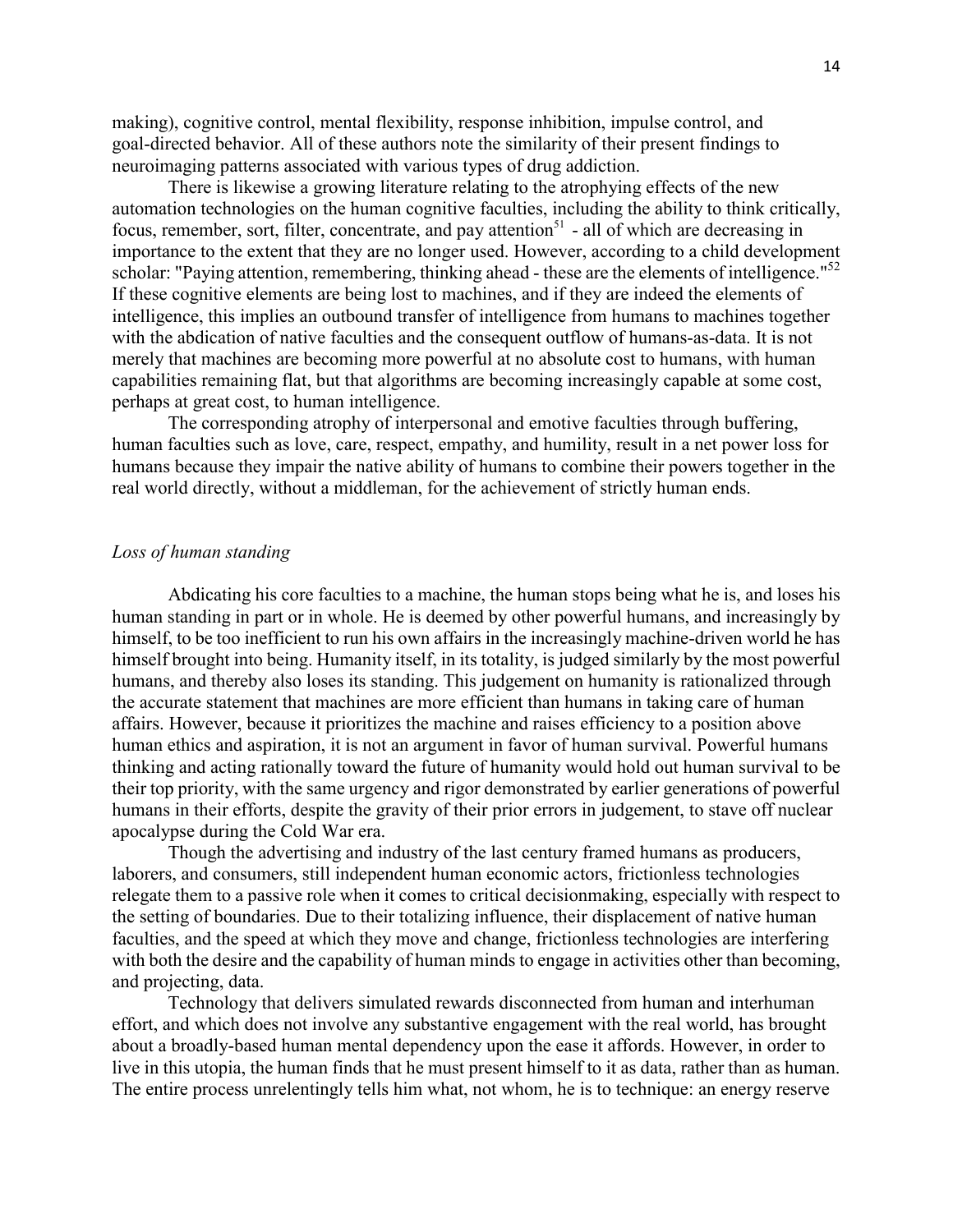consisting of complex data nodes.<sup>53</sup> The dependent human obeys: he stops being whatever he was and becomes whatever substance the machine needs him to be. The human becomes his own data and is processed at machine speeds through both time and space by the algorithm.

Both the powerful humans "set upon" to innovate algorithms that take the contents of human minds as standing reserve, and the humans who are summoned forth to serve in that capacity and who are doing so, are steered in such a way, Heidegger would say by enframing, to believe that the only viable human life is henceforth to be an inhuman one. This future is one that ultimately preempts the human's understanding of himself, and humanity at large, as real-world possibility: it is this element of possibility that Heidegger saw as *Dasein*'s understanding of itself.<sup>54</sup> Where pure efficiency reigns, the human-as-possibility has no humanized space in which to operate, as efficiency has preemptively crowded it out, has reduced all possibility to a certainty of its own making, and in doing so, has collapsed the entire wave function of human possibility.

As soon as the human decision function is removed, the future of individual humans and of humanity at large instead becomes something that is pre-scripted or pre-coded, determined, and through that method forced into a state of verifiable predictability by the supervision and execution of algorithmic processes. Humans are no longer to write their own history: to the extent that there is no more human history, per Fukuyama, there will be no more moon landing celebrations. Any advances from here on out will no longer be humanity's own.

#### *Containment*

The world's most powerful humans today are structuring the general existence in the world in ways that are optimized for the rhythms, routines, and practices of machines, not humans. Consequently, the human lived environment is shrinking and environments native to machines are expanding. Humans are increasingly moving apart and diffusing, while machines and algorithms are moving together and converging. Frictionless technology projects to humans the illusion of expanding their world, where in human terms, it is shrinking their lived universe in the sense of the real. It is shrinking it by way of its substitution of the calculative processes of technique for human mental engagement, effort, and achievement.

Increasingly, human social and cultural life are being shaped by machine algorithms, expressed within machine contours, infused with machine priorities and values, and run on machine time instead of on human time. Instead of humans expending effort to make their own world into a world they want to live in, one that respects their native ways of being, frictionless technique is creating bounded environments for human minds to inhabit, on its terms, or on the terms of its makers. The ideal human role, because humans are not actively involved in its making, is thus downgraded from the human as the free and independent being to the human in a position of subservience and resignation: humans are becoming the resident human data service in the house of Shoshana Zuboff's "Big Other."<sup>55</sup>

The human mind, thus repurposed, operates inside its own fully individualized machine runtime environment instead of in the real embodied world outside it, beyond the container's artificial confines. He lives pleasurably, or slowly fades, in his own digital cell, in which the primary goal is to keep him comfortable: his life is automated for him, and he is buffered from unscripted encounters with other members of his own species. The price of his ecstasy thus becomes his humanity: the frictionless algorithm is the opiate of the masses in our century. A human reduced to this condition exists primarily as standing reserve. In every other way he is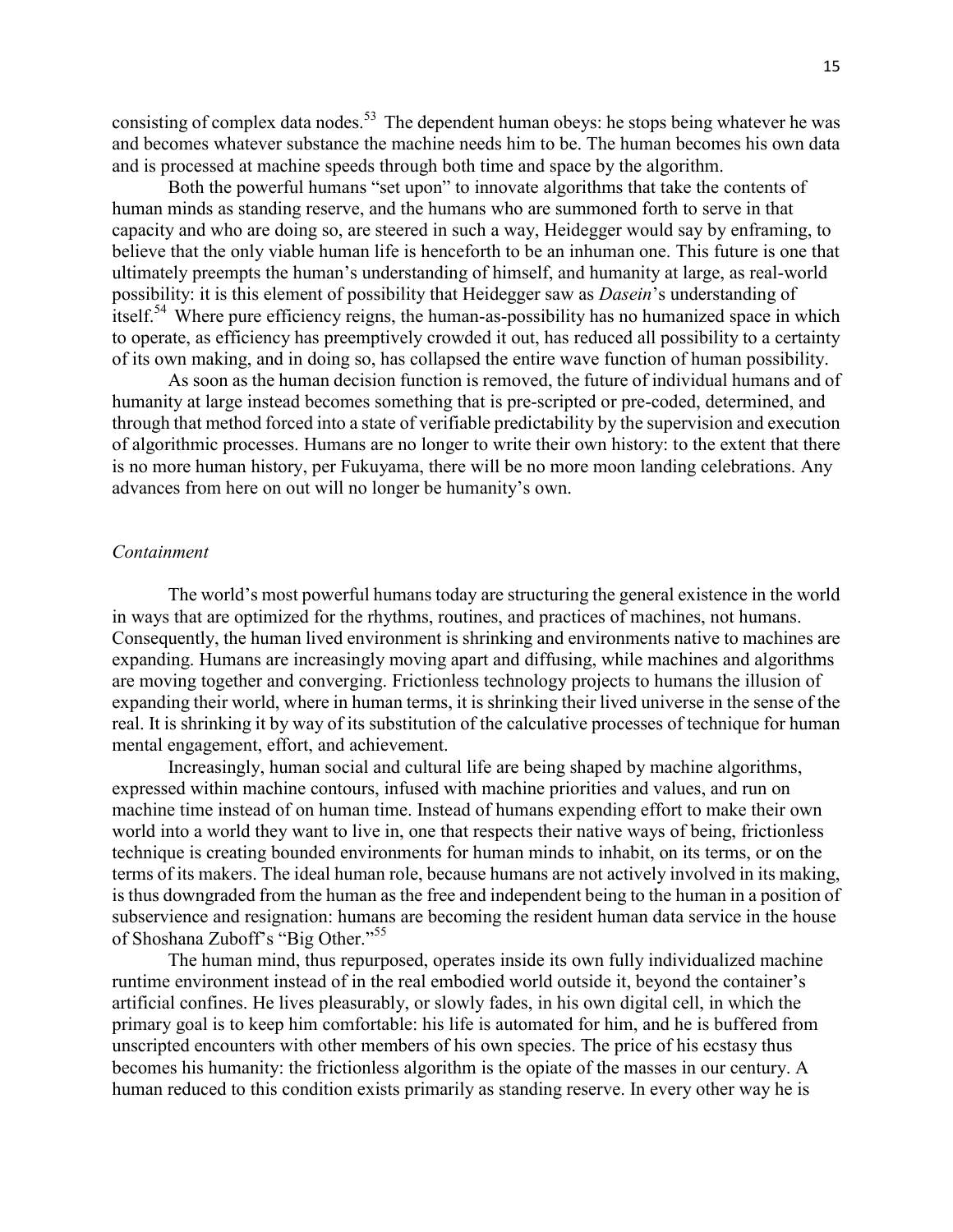obsolete.

Because frictional power systems that make use of outwardly coercive force bring the human being to feel conscious discomfort, and because there is literal evidence of them, they are *legible*; hence resistance becomes possible. Frictionless power systems do not show themselves in this manner. Because their mechanisms are more abstract, they are more effective. More efficient power feels both more immovable and more indifferent precisely because it is smoother and more frictionless. It is as invisible as it is ubiquitous, much like the laws of nature, but added as layers on top of them.

Unspoken, unofficial rules and barriers forming the narrowing boundaries of unsystematized human action in real world environments emerge inside this invisible normative structure and are refined as a result of increasing human dependency upon systematizing algorithms, but these algorithms in their rapidly evolving form are leaving progressively fewer independent degrees of freedom for humans to move in as the machines continue to become more perfectly efficient over time. Ultimately they will leave no space untended in which humans could work together outside it to pursue their own affairs. Encompassing the totality of all human means, Ellul's technique, in its new networked algorithmic form, is now becoming a container that holds human minds in reserve and uses them too as means. The net effect of these changes is that the mass man, himself created by an earlier technological epoch, but now, no longer needed, is kept at bay by the algorithms that run his life, out of the way of a mostly automated economy, its integrated machine apparatus, and its tiny handful of super-elite human beneficiaries. The mass man, in this scenario, is obsolete.

## *Loss of agency*

Frictionless technology's replacement of the human's core functions, with the rationale of making his life feel easier, results in his loss of human agency with respect to his lived environment, which is itself being displaced by algorithmic environments. The parallel movements toward automation and buffering in the individual and social domains, respectively, add up to the end of human agency, both personally and collectively. By agency, we mean the human as a confident, self-perceived, and effective causal agent in the outside world, that is, the world of other humans, nature, and things, including machines. As activity and independence are replaced with passivity and dependency, the human agent, in the face of overwhelming technology aimed directly at his core functions, becomes an afterthought, not important in his own right, but expendable, obsolete.

What has not been discussed up to now is the mass man's complicity in his loss of agency: the willful hyperdependence of one entity on another, despite the fact that it is willful, is counted as a power imbalance. The mass man has, in many ways already, willingly become a cognitive absentee as he has been downgraded to the status of standing reserve, separated and buffered from the world by networks of automated procedures and muted social protocols that act as a deterrent to autonomous human activity and agency in connection with the real.<sup>56</sup> Because of his relationship of totalizing dependency with these protocols, and because of the vast power imbalance between himself and the machines that occupy more and more of his individual mindspace, he is increasingly unable to take the decision to present himself to the outside world, whether to other humans or to machines, as anything other than data.

This mass man is not merely a unit of human economic surplus; he has retained little ability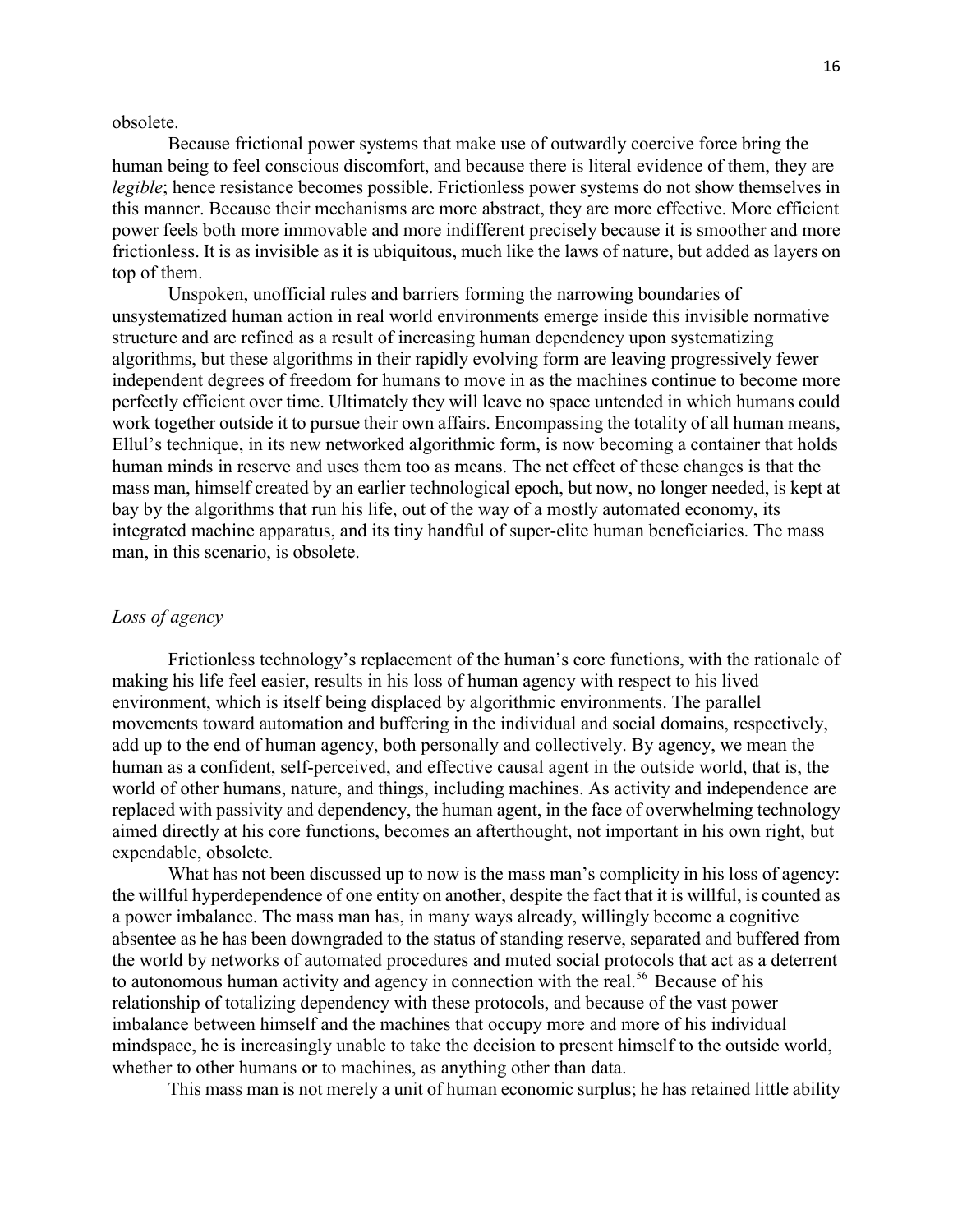to formulate himself as an empowered actor unto his environment, a condition of powerlessness that is now in the process of extending into his individual, once-private spaces. As he internalizes his new status, and begins to identify more with his data profiles than with his real-world humanity, he loses his ability to present himself, even to himself, as human. At that point, his ability to recognize his cognitive potential to be a free and responsible human agent with a mind of his own is incrementally nullified.

Regaining or retaining agency requires humans who wish to exist as free people to make their minds unavailable for use as standing reserve: to steer clear of cognitive and emotional dependency upon frictionless technologies, especially in individual settings. As Heidegger wrote back in 1955, in his *Discourse on Thinking*, with regard to technology generally:

We can use technical devices, and yet with proper use also keep ourselves so free of them, that we may let go of them any time. We can use technical devices as they ought to be used, and also let them alone as something which does not affect our inner and real core. We can affirm the unavoidable use of technical devices, and also deny them the right to dominate us, and so to warp, confuse, and lay waste our nature. $57$ 

Individually, frictionless technology takes aim at that "inner and real core" by taking over its responsibilities. It comes at the human from outside, and much unlike the household appliances of yesteryear, does not recognize his human boundaries. It extends from his outer environment into his most private spaces, his inner environment, enters his mind, and brings its powerful human innovators along for the ride. There is a reason why so many of these innovators do not allow their own children to engage with their profession's technology innovations.<sup>58</sup>

Some might argue to the contrary, that frictionless technology makes humans stronger, more powerful, and more free, not less, that it extends their capabilities. It releases them from mundane tasks and frees them up for higher pursuits. That familiar argument lacks credibility on three counts. First, the algorithms are actually taking up more of the time and attention of humans than ever before, as they are running humans on machine time. Machine processes are speeding humans up faster and faster, leaving the latter anxiously engaged in tending to their relentless task-related demands.<sup>59</sup> Precious little time, attention, or energy is left for higher human pursuits.

Second, the idea that frictionless technologies extend human faculties and capabilities is rendered moot by the fact that, while they graft powers superficially onto humans, they do so in a manner that does not leave their original capabilities intact. Not only are humans as humans not able to do more things as a result, they are able to do fewer things. They become "able" to have more things figured out for them, gradually disabling them of the capacity to think and act for themselves.

Third, and most importantly, higher pursuits are the products of human endeavor undertaken by human minds for human purposes. Frictionless technique takes human endeavor out of the world; it does not open up room for it. Higher pursuits would be neither relevant nor possible in a world run on machine rather than human values. To the contrary, Heidegger's prescription (above) to preserve the possibility of letting go of certain technologies would itself count as a higher pursuit, as it aims at protecting the future independence of the human mind and its ability to think critically, both of which are empowering to humans. Keeping this possibility alive, however, depends on the simultaneous nurturing of what he called "our inner and real core," one of those factors on which human existence - as well as political, social, and economic power - ultimately depends.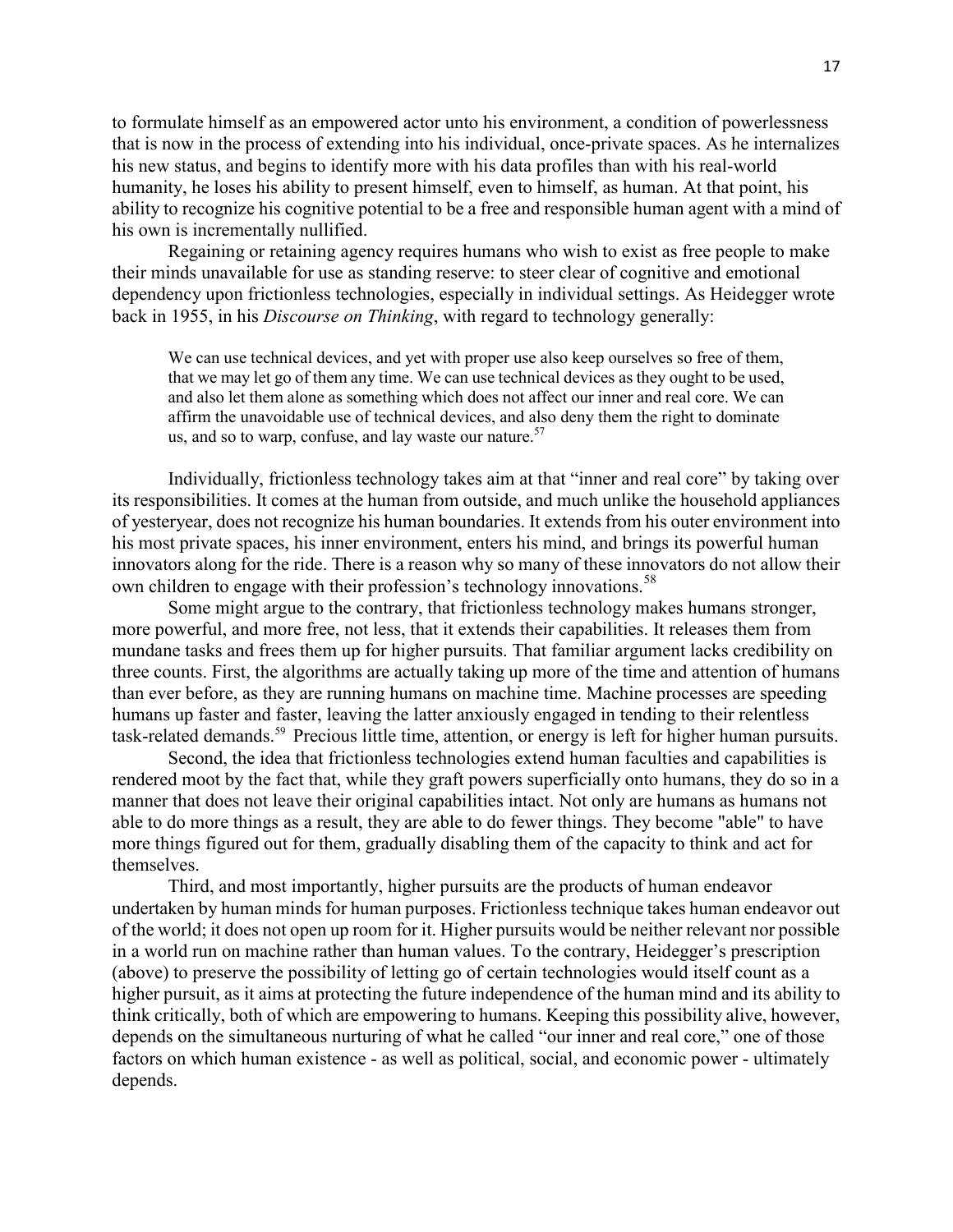## *Loss of democracy, or political self-determination*

Collectively, the political power of the mass man is precluded by the fact that humans no longer trust their own institutions or one another, a condition that has only been reinforced and deepened by the subsequent interposition of the machine into every tiny corner of their mutual affairs. The presence of the machine everywhere leaves little space or opportunity for humans to engage with one another directly as humans to rebuild this trust.

This wholesale buffering changes the balance of power of buffered humans, both individually and collectively, relative to real-world events and powerful, unbuffered actors: If buffered humans do not interact directly, but instead merely glide past one another, they are no longer capable of doing much more than ephemerally "making waves" in the domain of the vast data flow.

Humans can frictionlessly form themselves into transient waves of trending topics on social media, and in doing so, feed more of themselves into the algorithm as data, thus further empowering the already powerful. However, in the absence of human-to-human friction, humans cannot function as collective actors capable of wielding real political power with respect to those powerful humans who control the boundaries, shape, laws, and permissible content of the social data flow or unto those actors whose minds are operating primarily outside it, or above it.

If those who are set upon to invent the frictionless technology are the structurers of its boundaries and the makers of its laws, any meaningful political role for those humans who have given up their claims to frictional agency in the outer environment is non-existent, as their minds are more inside the machine's data structures than they are out in the world. Whether people will ultimately experience this profound power loss as placing them in the lap of luxury, or in the role of data slaves - "manipulated serfs on an oligarch's digital plantation."<sup>60</sup> - only time will tell: at present, it appears to be both simultaneously. However, given the machine speeds at which technological advancement itself is moving, if it continues, it is unlikely humans will experience it with any sense of self-awareness for very much longer than a brief historical moment.

The long trajectory of the disappearance of man, as foreshadowed by Foucault.<sup>61</sup> has already begun to take shape in pragmatic terms. An entity without independent agency, whether he cares about it or not, does not have power; the mass man, without any political power to determine his own fate, has residual human qualities that are surplus to those humans who innovate the algorithms and who have power. Whatever of him can be converted to machine use can therefore be consumed. Efficiency does not require the perpetuation of the human or his mind as such.

*Conclusion.* Heidegger's conventional definition of technology as a means to a human end has been reversed: humans, as data, have become its instrumental means. Technology is the end because it is efficient. The hidden end of this system is efficiency for its own sake, the machine value that is the logical conclusion of an urgent proliferation of means while leaving a human void at the position of ends. <sup>62</sup> Ostensibly this was done to prevent the recurrence of totalitarian governance; after all, it was the 20th century ideologies of human ends that were blamed for the previous century's legacy of human atrocities. However, this abdication of responsibility has opened up the way for non-human values to rise up to fill up the empty space.

The erasure of human ends from any consideration or regard, which is man proclaiming self-defeat in his historic endeavor to improve himself by ethical and civilized means, was briefly enshrined in neoliberalism, an upstart libertarian child of the liberalism that constituted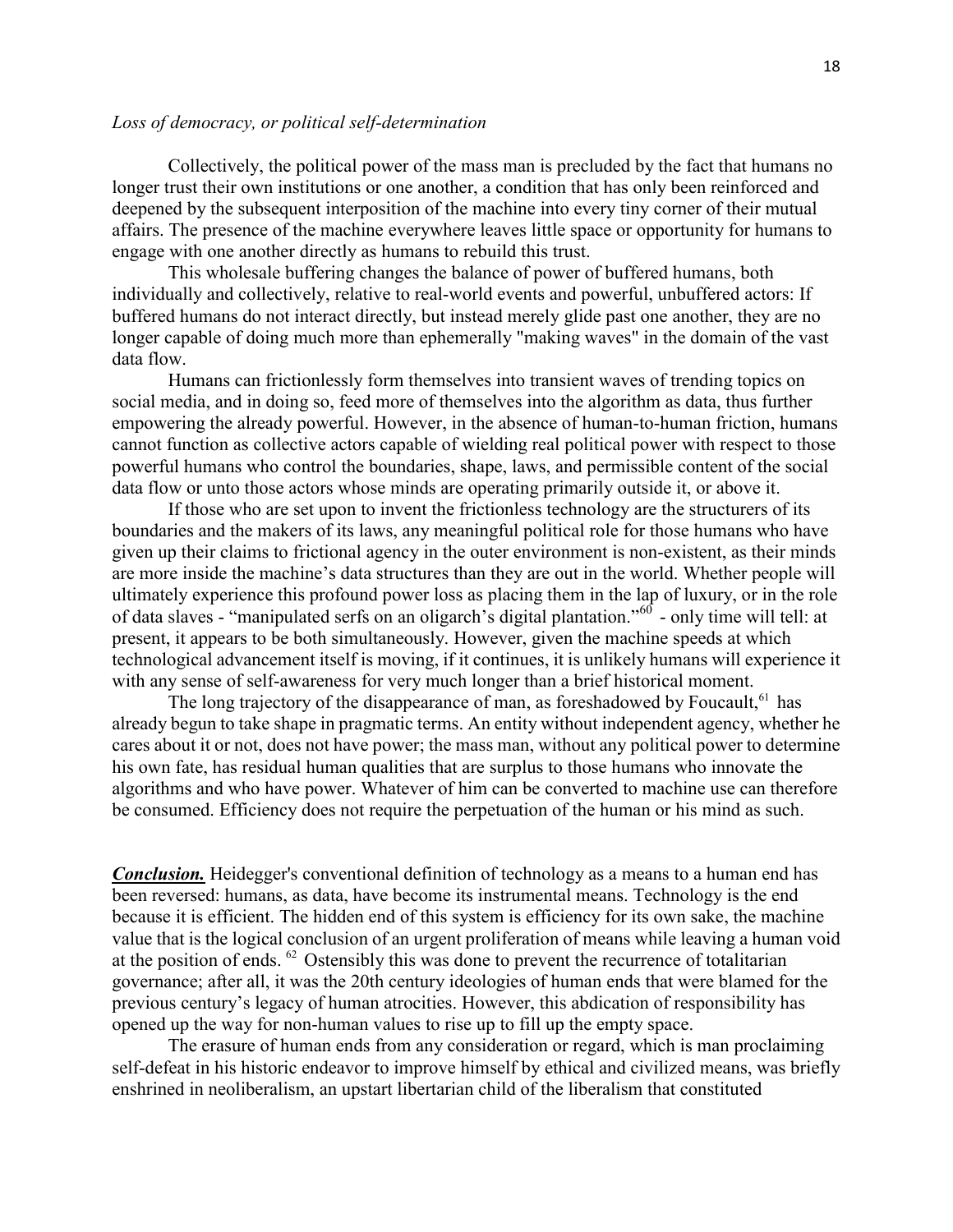Fukuyama's final form of government. Traditional liberalism, for all its faults, at least placed human ends in general in the category of desiderata. Perhaps it was not understood at the turn of the millennium that an uncontrolled proliferation of means driven by economic rather than military exigencies could ever intersect with that supreme yet unstated human end, unarticulated because it is so obvious and fundamental: the existence, survival, and improvement, by humans for humans, of the human condition. As Baudrillard wrote at the turn of the millennium, those ends might not be included in the default setting:

[T]he human species could be dedicating itself to a sort of automatic writing of the world, to an automated and operationalized virtual reality, where human beings as such have no reason for existing anymore.<sup>63</sup>

A number of other thinkers and philosophers, especially including Samuel Butler, Martin Heidegger, Jacques Ellul, Ted Kaczynski, Gene Roddenberry, Francis Fukuyama, and Bill Joy, were able to foresee well in advance that ends in general, left to unfold arbitrarily into the void, without human intervention, could actually have the early potential to turn into something non-human.

Indeed, the trajectory human history is presently on points to the human becoming a friction in his own right, an impediment to machine efficiency. As work in artificial intelligence progresses past a certain point, machines will become self-sufficient in both programming and data. If efficiency is the sole end in light of the sightless proliferation of means, then human existence itself should, when there are no longer any uses for it, be identified as a friction, an inefficiency to be rectified. If humans are inefficient, then the human element creates unnecessary friction for the smooth operation of a technique whose operations no longer depend on human knowledge or action. Human friction includes anything that makes humans less than perfectly efficient, including their higher pursuits and their associated value systems. That includes those pursuits presently being made by AI researchers in the area of value alignment, that is, figuring out how to make these machines develop in ways consistent with human values, with the first value being human survival as indicated earlier. Human values that are taken in any way seriously are among the elements of humanity that are already becoming obsolete, which is entirely a result of human neglect and self-deprecation, not malign machine agency: AI technology is still in its early learning stage.<sup>64</sup>

Ellul explained that technique creates its own ends, which are identical to its means. As a consequence of the practice and operation of the technological system over a long period of time, its default teleology, the perfection of efficiency, comes to be substituted for human dreams and futures. It is not merely the American Dream that has been replaced by a machine teleology, but humanity's age-old dream of improving and bettering itself in the related realms of wisdom, ethics, and higher development, as so well articulated in our time by the late Gene Roddenberry. Human values had advanced significantly in his rendering, whereas the technologies, however magical, had no role other than that of tools deployed by a reasonably mature, well-functioning human society in the service of its own values and ends. Technology for Roddenberry was created in humanity's best image, not its worst. However, his vision of human possibility - together with humanity's seeming confidence in its own potential for advancement in the realms of wisdom, ethics, and higher development - that entire mirage was completely overthrown at the turn of the millennium. Now visible and undeniable to every thinking person, postindustrial humanity's relationship with technology began to show its true nature, one in which technology advances not as part of humanity's development, but in a regressive way, directly at humanity's expense.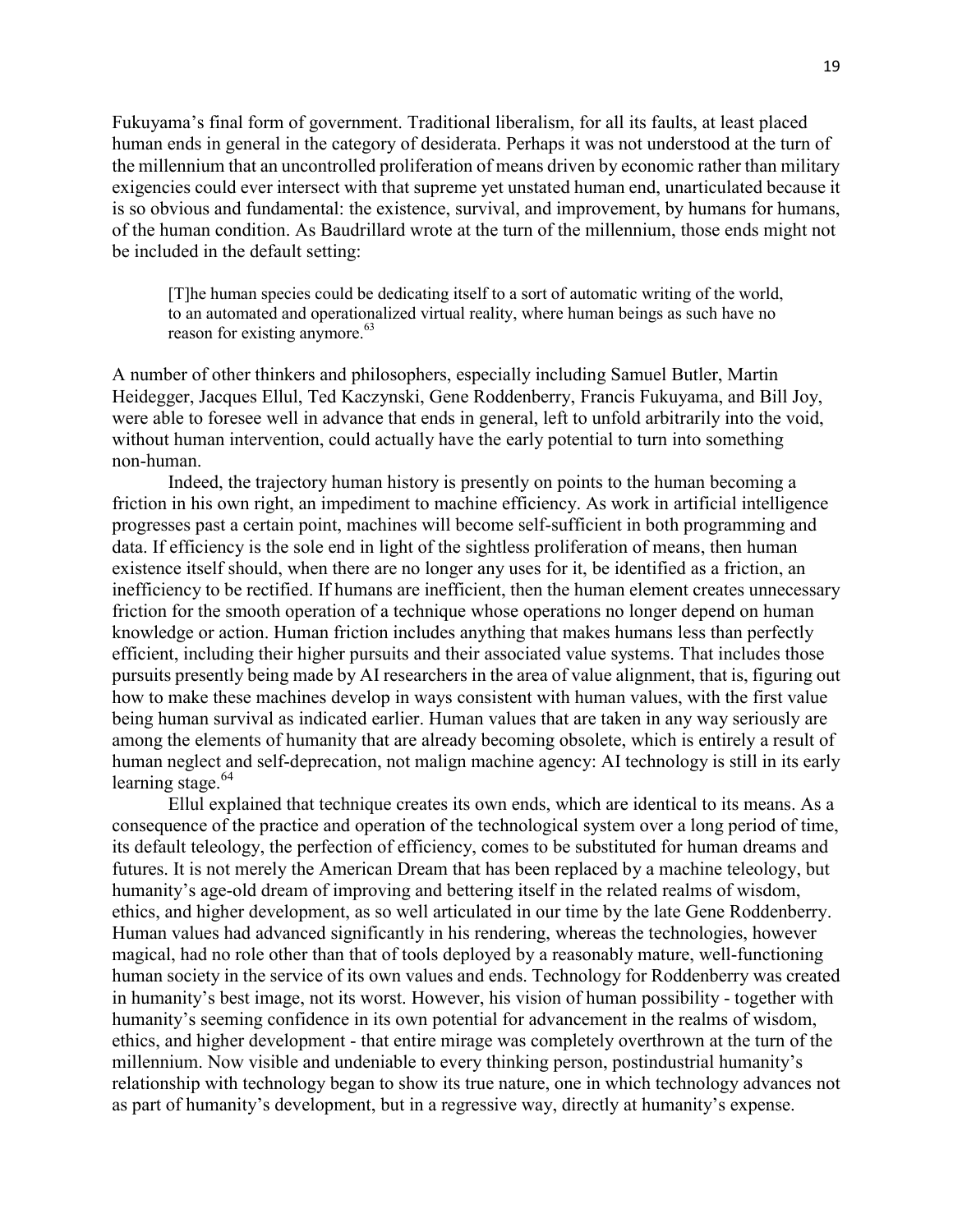# **Endnotes**

 $\overline{\phantom{a}}$ 

<sup>1</sup> Francis Fukuyama, "The end of history?" *The National Interest*, No. 16, 1989: 3-18; and Francis Fukuyama, *The End of History and the Last Man* (New York: Macmillan, 1992): 6.

2 Friedrich Nietzsche, *Will to Power: An Attempted Transvaluation of all Values*, v. 2, Book IV, tr. Anthony M. Ludovici, in *The Complete Works of Friedrich Nietzsche*, v. 17, Oscar Levy (ed.), (London: T.N. Foulis, 1913/1888): 321 (emphasis added).

<sup>3</sup> "Real innovation addresses pain points. It notices the frictions in how people live and work, how businesses function and how industry operates and tries to smooth them over." Charlie Burton, Senior Commissioning Editor, "How the internet of things is set to transform industry," *GQ Magazine*, London, February 23, 2019, https://www.gq-magazine.co.uk/article/smart-factory-tech, Retrieved on March, 28, 2019.

4 For an insightful discussion on the creation of the mass man, see Jacques Ellul, *The Technological Society*, tr. John Wilkinson (New York: Alfred A. Knopf, 1964/1954): 332-335.

<sup>5</sup> Nicholas Carr, *Utopia Is Creepy and Other Provocations* (New York: W.W. Norton, 2016).

<sup>6</sup> Martin Heidegger, "The question concerning technology," in *The Question Concerning Technology and Other Essays*, tr. William Lovitt (New York: Garland Publishing, 1977/1954): 38-70.

<sup>7</sup> Ellul, *The Technological Society*: xxv.

8 *Ibid*: 23, 25.

<sup>9</sup> Stephen Omohundro used the water analogy in reference to the native self-improvement drive that will characterize future AI. Stephen Omohundro, "The Basic AI Drives," in Rei Wang, Ben Goertzel, and Stan Franklin (eds.), *Proceedings of the First Conference on Artificial General Intelligence (AGI)*, (Amsterdam: IOS Press, 2008): 483-492. Posted on

https://selfawaresystems.files.wordpress.com/2008/01/ai\_drives.final.pdf, Retrieved on June 27, 2018.

<sup>10</sup> Ellul, *The Technological Society*: 217.

<sup>11</sup> *Ibid*: 142.

<sup>12</sup> Heidegger, "The question concerning technology," *op. cit.*

<sup>13</sup> *Ibid.*

 $14$  Jesse Bailey, although he mischaracterizes Heiddeger's concept of enframing, offers an interesting argument that transhumanism, a feature of the current posthuman era, risks turning human bodies into standing reserve, thus alienating humans from their own bodies. Through it, he writes, the mass population could be reduced to the status of "consumers of identity," to be bought and sold in the form of transhuman enhancements. Jesse I. Bailey, "Enframing the flesh: Heidegger, transhumanism, and the body as 'standing reserve," *Journal of Evolution and Technology*, 24(2), July 2014: 44-62.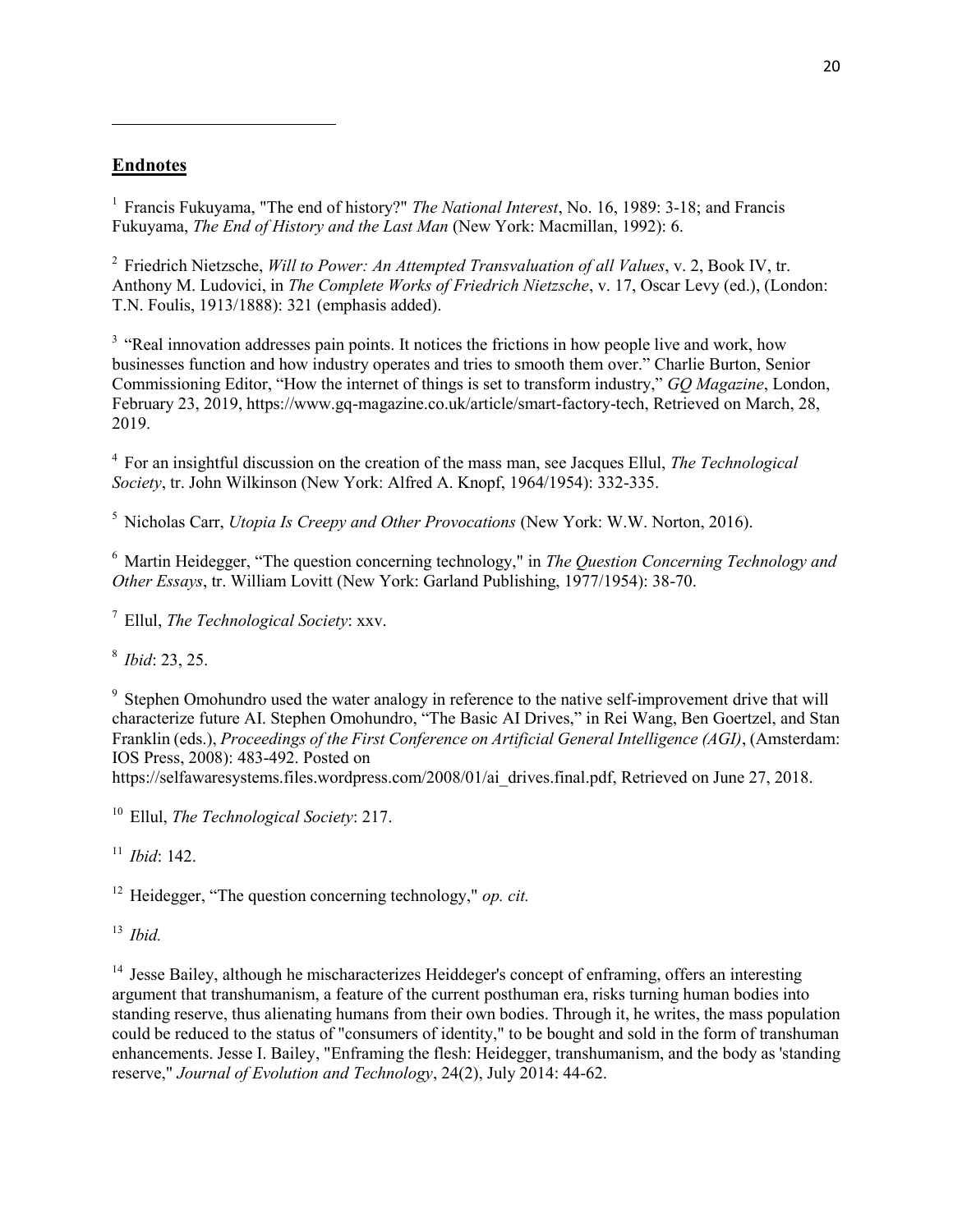$\overline{\phantom{a}}$ <sup>15</sup> N. Katherine Hayles, *How We Became Posthuman* (Chicago: University of Chicago Press, 1999).

<sup>16</sup> Shoshana Zuboff, "The Secrets of Surveillance Capitalism," Address at Green Templeton College, Oxford, United Kingdom, May 3, 2016,

http://www.faz.net/aktuell/feuilleton/debatten/the-digital-debate/shoshana-zuboff-secrets-of-surveillancecapitalism-14103616.html?printPagedArticle=true#pageIndex\_2, Retrieved on February 22, 2019; and Franklin Foer, *World Without Mind: The Existential Threat of Big Tech* (New York: Penguin Press, 2017): 77.

<sup>17</sup> Amir-Homayoun Javadi et al., "Hippocampal and prefrontal processing of network topology to simulate the future," *Nature Communications*, v. 8, Article 14652.

<sup>18</sup> Humans, behaving like automatons, have passively driven themselves into lakes, train tracks, and many other situations they would never have done on their own, as a result of machine errors, and the absence of the human in the supervisory or management role. This has led to some unfortunate outcomes for drivers, examples of which are in Allen Yilun Lin, Kate Kuehl, Johannes Schöning, and Brent Hecht,

"Understanding 'Death by GPS': A Systematic Analysis of Catastrophic Incidents Associated with Personal Navigation Technologies," Proceedings of the International Conference on Human Factors in Computing Systems (CHI), May 2017, http://www.brenthecht.com/publications/chi17\_deathbygps.pdf, Retrieved on March 28, 2019; and in George Michelsen Foy, How Using Your GPS Too Much Could Kill You, *Psychology Today*, April 1, 2016,

https://www.psychologytoday.com/us/blog/shut-and-listen/201604/how-using-your-gps-too-much-couldkill-you, Retrieved on February 8, 2019.

<sup>19</sup> Avi Parush et al., "Degradation in Spatial Knowledge Acquisition When Using Automatic Navigation Systems," in Stephan Winter et al. (eds), *Conference Proceedings on Spatial Information Theory*, Lecture Notes in Computer Science, v. 4736 (Berlin/Heidelberg: Springer, 2007): 238-254, http://geosensor.net/cositprivate/44.pdf, Retrieved on March 30, 2019; Stefan Münzer et al., "Computer-assisted navigation and the acquisition of route and survey knowledge," *Journal of Environmental Psychology*, 26(4), 2006: 300–308.

<sup>20</sup> Toru Ishikawa and Kazunori Takahashi, "Relationships between methods for presenting information on navigation tools and users' wayfinding behavior," *Journal of Cartorgaphic Perspectives*, n. 75, 2013: 17-28. This study found that participants using paper maps and planning their own routes displayed better scene recognition than those following the instructions of automated wayfinding algorithms.

<sup>21</sup> Gary Burnett and Kate Lee, "The Effect of Vehicle Navigation Systems on the Formation of Cognitive Maps," Proceedings of the International Conference on Traffic and Transport Psychology: Theory and Application, Nottingham, England, September 2004: 407-418,

https://www.researchgate.net/publication/255603105\_The\_Effect\_of\_Vehicle\_Navigation\_Systems\_on\_t he\_Formation\_of\_Cognitive\_Maps, Retrieved on March 31, 2019.

<sup>22</sup> Elliot P. Fenech et al., "The Effects of Acoustic Turn-by-Turn Navigation on Wayfinding," Proceedings of the 54th Annual Meeting of the Human Factors and Ergonomics Society, 2010: 1926–1930, http://citeseerx.ist.psu.edu/viewdoc/download?doi=10.1.1.848.7952&rep=rep1&type=pdf, Retrieved on March 28, 2019; Aaron L. Gardony et al., "Navigational aids and spatial memory impairment: the role of divided attention," *Spatial Cognition and Computation,* 15(4), 2015: 246–284; and Aaron L. Gardony et al., "How navigational aids impair spatial memory: evidence for divided attention," *Spatial Cognition and Computation,* 13(4), 2013: 319–350.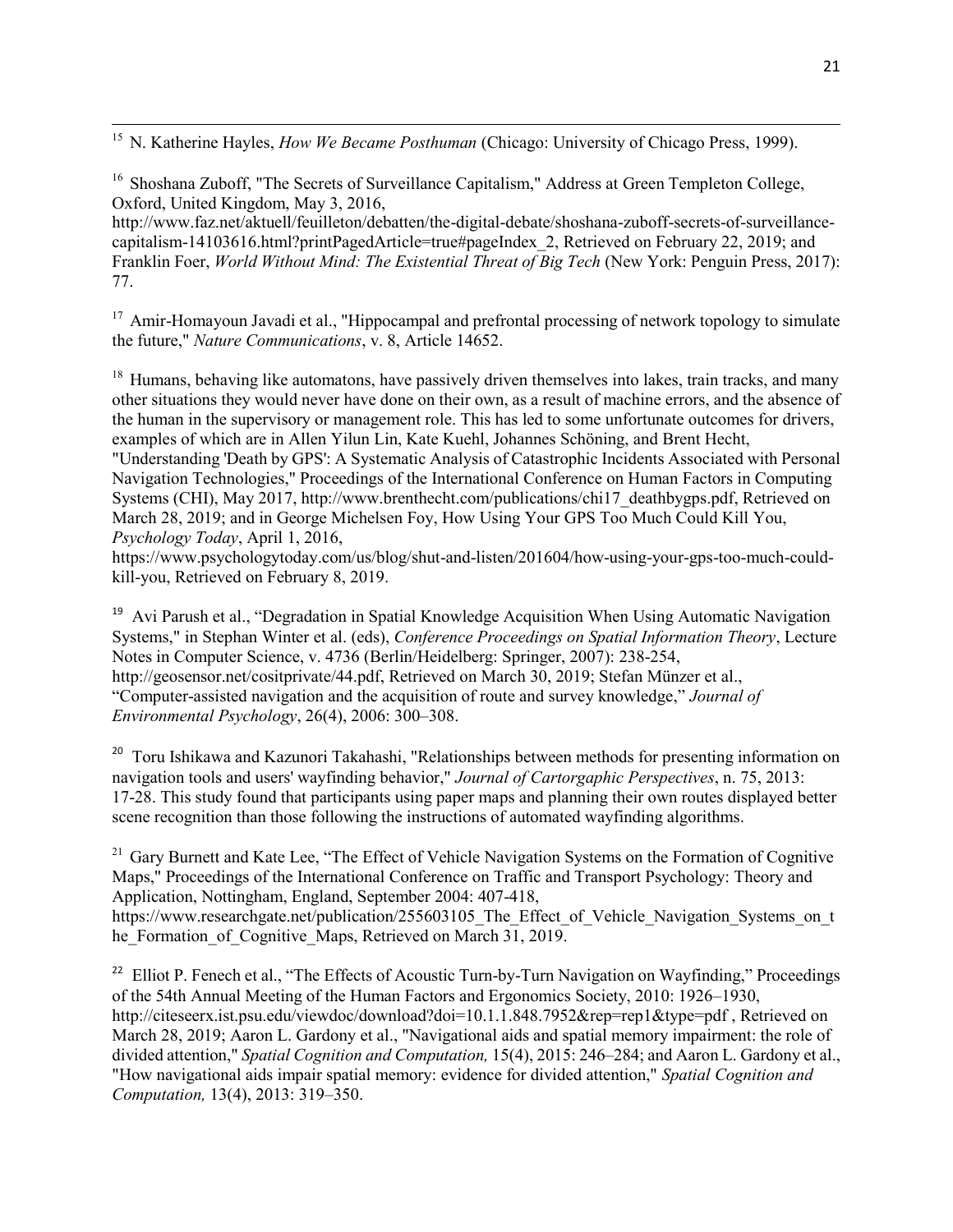<sup>23</sup> Elliot P. Fenech et al., "The Effects of Acoustic Turn-by-Turn Navigation on Wayfinding," *op. cit.*

 $\overline{\phantom{a}}$ 

<sup>24</sup> Lack of locational awareness showed up in the background elements and participant comments in the Ishikawa and Takahashi's scene recognition study: some of their study participants did not know where they were at the start of the study and required the assistance of the study team at the start of the experiment to help them ascertain their location. (p. 21). The authors wrote that "participants' comments show that some people find it difficult to understand where they are located when using maps" (p. 25), and that "[f]or the paper map, they wanted their current location and a specific route to be indicated, because they had difficulty knowing where they were located." (p. 23). Also in the comments, study participants in all categories indicated that they wanted their exact routes given to them, not merely their starting and ending positions. Ishikawa and Takahashi, "Relationships between methods for presenting information on navigation tools and users' wayfinding behavior," *op. cit.*

<sup>25</sup> Cass R. Sunstein, "Fifty shades of manipulation, *Journal of Marketing Behavior*, 1(3-4), 2016: 213-244; T. Martin Wilkinson, "Nudging and manipulation," *Political Studies* 61(2), June 2013: 41-55; and Richard H. Thaler and Cass R. Sunstein, *Nudge: Improving Decision About Health, Wealth, and Happiness* (New Haven, CT: Yale University Press, 2008).

<sup>26</sup> Douglas Rushkoff, *Present Shock: When Everything Happens Now* (New York: Penguin, 2013).

<sup>27</sup> "[W]henever *Dasein* tacitly understands and interprets something like Being, it does so with time as its standpoint. Time must be brought to light - and genuinely conceived - as the horizon for all understanding of Being and for any way of interpreting it. In order for us to discern this, time needs to be explicated primordially as the horizon for the understanding of Being, and in terms of temporality as the Being of *Dasein*, which understands Being." Martin Heidegger, *Being and Time*, tr. John Macquarrie and Edward Robinson (Oxford: Blackwell Publishers, 1962/1927): 39.

<sup>28</sup> Shoshana Zuboff defines *datafication* as "the application of software that allows computers and algorithms to process and analyze raw data" (p. 86). Shoshana Zuboff, "Big other: surveillance capitalism and the prospects of an information civilization," *Journal of Information Technology*, 30(1), 2015: 75-89.

 $29$  Zuboff, "Big other: surveillance capitalism and the prospects of an information civilization,": 82.

<sup>30</sup> Sara H. Konrath, Edward H. O'Brien, and Courtney Hsing, "Changes in dispositional empathy in American college students over time: A meta-analysis," *Personality and Social Psychology Review*, 15(2), 2011: 180–198.

<sup>31</sup> Ray Kurzweil, *The Singularity Is Near: When Humans Transcend Biology* (New York: Viking, 2005).

<sup>32</sup> Oxford English Dictionary, definition of "friction," https://en.oxforddictionaries.com/definition/friction, Retrieved on March 28, 2019.

<sup>33</sup> Carl A. Rotter, Physics 201B Course Materials, West Virginia University, Department of Physics, Spring 1999, http://www.as.wvu.edu/phys/rotter/phys201/4\_Forces\_Dynamics/Classifying\_Forces.html, Retrieved February 8, 2019.

<sup>34</sup> Robert D. Putnam, *Bowling Alone: The Collapse and Revival of American Community* (New York: Simon and Schuster, 2000).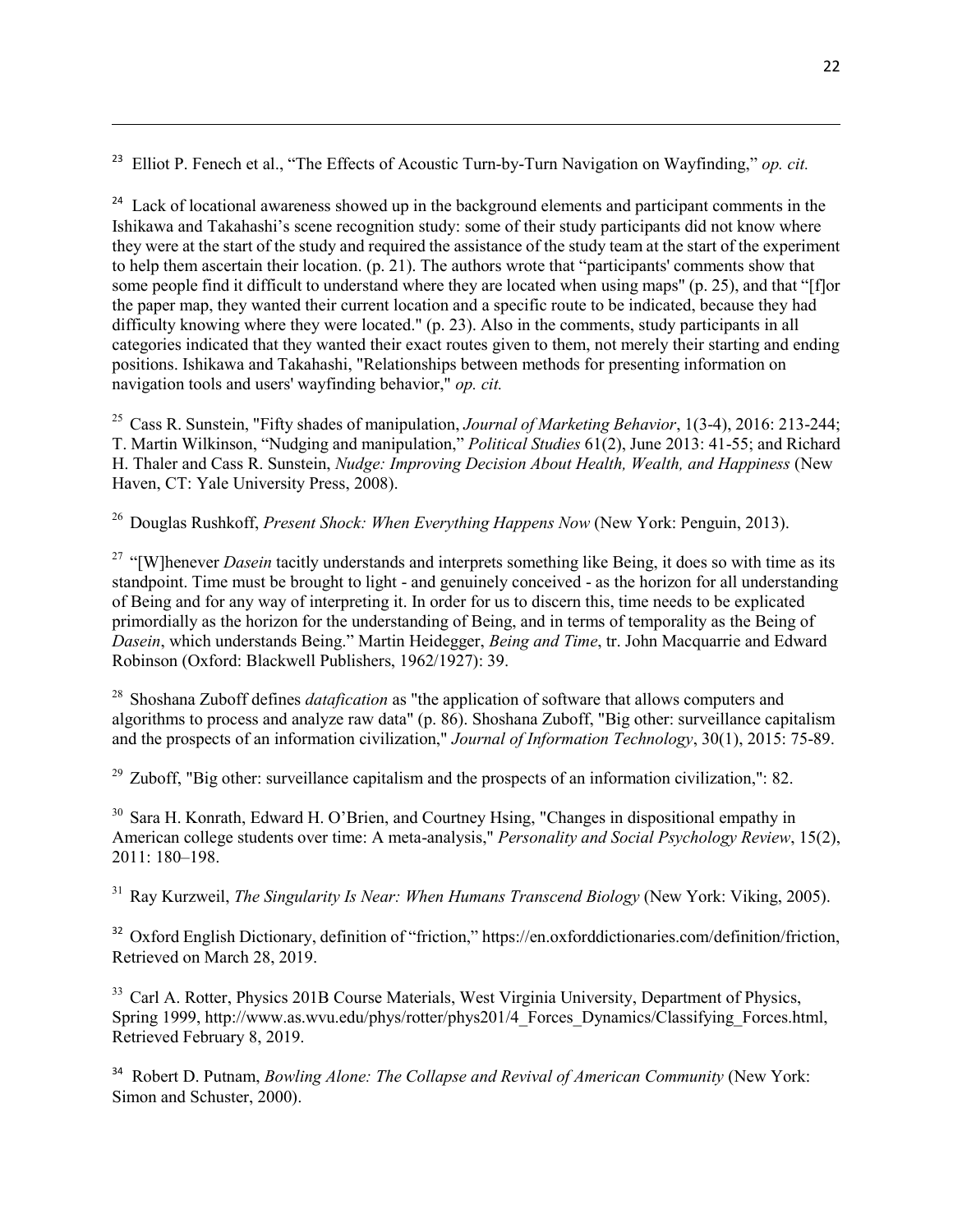<sup>35</sup> *Ibid*: 179.

 $\overline{\phantom{a}}$ 

<sup>36</sup> The term "parallel play" was coined by child development specialist Mildred Parten in 1929 in her landmark theory, still in use today, of the six stages of childhood play development, based on the characteristics of the play she observed in different age cohorts of young children. Characteristic of the 2  $\frac{1}{2}$ -3  $\frac{1}{2}$  year age range, children play side by side but separately with toys or in sandboxes, while paying some attention to one another. The subsequent stages are "associative play," in which the children interact with one another while playing, and gradually begin to show more interest in one another than in the specific toys they are playing with, and "cooperative play," in which children, as they mature, begin to play together. Mildred Parten, "Social participation among pre-school children," *Journal of Abnormal and Social Psychology* 27 (1932): 243–69, study cited in Peter Gray, The special value of children's age-mixed play," *American Journal of Play*, 3(4), 2011: 500-522.

<sup>37</sup> Randy Rieland, "A little less friction, please," *Smithsonian Magazine*, March 26, 2012, https://www.smithsonianmag.com/innovation/a-little-less-friction-please-165687855/, Retrieved on March 28, 2019.

<sup>38</sup> Sherry Turkle, *Reclaiming Conversation: The Power of Talk in a Digital Age* (New York: Penguin Random House, 2015). Turkle refers to the "quantitative self" and the "algorithmic self" on p. 90, and the "aspirational self" on p. 83.

<sup>39</sup>Jean Baudrillard, *Simulacra and Simulation*, tr. Sheila Faria Glaser (Ann Arbor: University of Michigan Press, 1994/1981).

<sup>40</sup> Sherry Turkle, *Alone Together: Why We Expect More from Technology and Less from Each Other* (New York: Basic Books, 2011).

<sup>41</sup> Turkle, *Reclaiming Conversation*: 20-21. The quoted material is on p. 21.

<sup>42</sup> Adrian F. Ward et al., "Brain drain: The mere presence of one's own smartphone reduces available cognitive capacity," *Journal of the Association for Consumer Research*, 2(2), 2017: 140-154.

<sup>43</sup> David Byrne, "Eliminating the human," Technology Review, September/October 2017, https://www.technologyreview.com/s/608580/eliminating-the-human/, Retrieved April 30, 2019.

<sup>44</sup> Jean M. Twenge, *iGen: Why Today's Super-Connected Kids Are Growing Up Less Rebellious, More Tolerant, Less Happy - And Completely Unprepared for Adulthood* (New York: Simon and Schuster, 2017: 77-118; Jean M. Twenge et al., "Increases in depressive symptoms, suicide-related outcomes, and suicide rates among U.S. adolescents after 2010 and links to increased new media screen time," *Clinical Psychological Science*, 6(1), 2017:3-17; Ajit Shah, "The relationship between general population suicide rates and the Internet: a cross-national study," *Suicide and Life Threatening Behavior* 40(2), April 2010: 146-150; David Luxto et al, "Social media and suicide: a public health perspective," *American Journal of Public Health*, Supplement 2, 2012, 102 (S2): S195-S200; Melissa G. Hunt, Rachel Marx, Courtney Lipson, and Jordyn Young, "No more FOMO: limiting social media decreases loneliness and depression," *Journal of Social and Clinical Psychology*: 37(10), 2018: 751-768; Ethan Kross et al., "Facebook use predicts declines in subjective well being in young adults," *PLoS ONE*, 8(8), 2013, https://journals.plos.org/plosone/article?id=10.1371/journal.pone.0069841, Retrieved on April 5, 2019;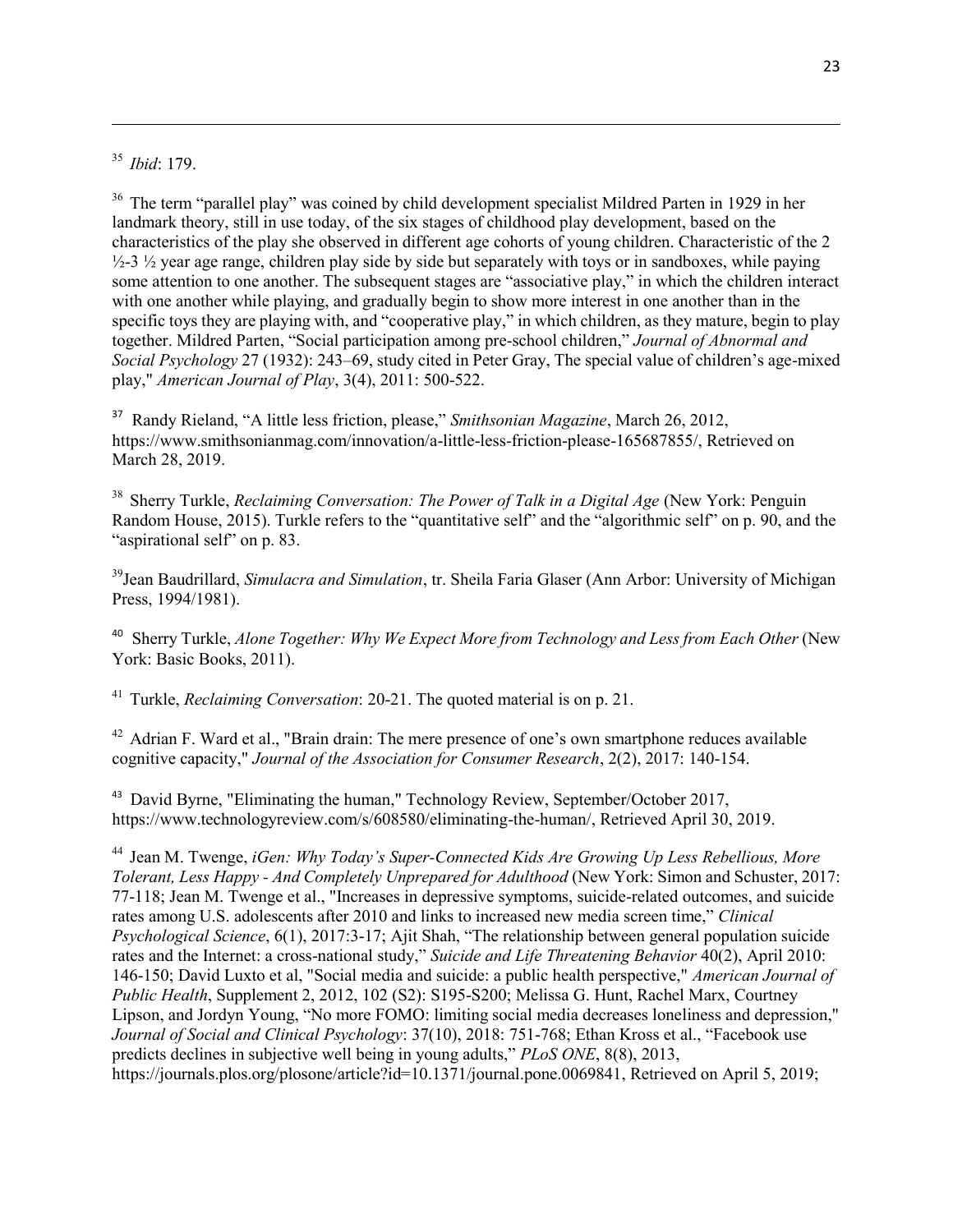and Holly Skickya and Nicholas A. Christakis, "Association of Facebook use with compromised well-being: A longitudinal study," American Journal of Epidemiology, 185(3), 2017: 203-211.

 $\overline{\phantom{a}}$ 

<sup>45</sup> Hayeon Song et al, "Does Facebook make you lonely?: A meta-analysis," *Computers in Human Behavior*, 36C, 2014: 446–452. This study concluded not that Facebook *makes* non-lonely humans lonely, but that humans who engage with Facebook often do so *because* they are lonely - and that Facebook does not alleviate their loneliness.

<sup>46</sup> Morten Tromholt, "The Facebook experiment: quitting Facebook leads to higher levels of well-being," *Cyberpsychology, Behavior, and Social Networking*, 19(11), November 2016: 661-666. Tromholt states outright in the abstract: "[T]his study provides causal evidence that Facebook use affects our well-being negatively." The well-being under study included both its emotional and cognitive aspects. He goes on to write: "In the present study, well-being encompasses a cognitive and an affective dimension as these are standards in evaluating people's well-being and quality of life."

<sup>47</sup> Fuchun Lin et al., "Abnormal white matter integrity in adolescents with Internet addiction disorder: a tract-based spatial, statistics study." *PLoS ONE*, 7(1), 2012,

https://journals.plos.org/plosone/article/file?id=10.1371/journal.pone.0030253&type=printable, Retrieved on March 28, 2019.

<sup>48</sup> Kai Yuan et al., "Microstructure abnormalities in adolescents with internet addiction disorder," *PLoS ONE*, 6(6), 2011,

https://journals.plos.org/plosone/article/file?id=10.1371/journal.pone.0020708&type=printable, Retrieved on March 30, 2019.

<sup>49</sup> Soon-Beem Hong, "Decreased functional brain connectivity in adolescents with internet addiction. *PLoS ONE*, 8(2), 2013,

https://journals.plos.org/plosone/article/file?id=10.1371/journal.pone.0057831&type=printable, Retrieved on March 30, 2019.

<sup>50</sup> Soon-Been Hong et al., "Reduced orbitofrontal cortical thickness in male adolescents with internet addiction," Behavioral and Brain Functions, 9(11), 2013, https://behavioralandbrainfunctions.biomedcentral.com/track/pdf/10.1186/1744-9081-9-11, Retrieved on March 30, 2019.

<sup>51</sup> Patricia Greenfield, "Technology and informal education: what is taught, what is learned," Science 323(69), February 2009: 69-71,

https://www.researchgate.net/publication/23716383 Technology and Informal Education What Is Tau ght What Is Learned, Retrieved on March 30, 2019. This study concluded that too much technology, while privileging the human visual faculty, is interfering with "mindful knowledge acquisition, inductive analysis, critical thinking, imagination, and reflection." For anecdotal observations about the atrophy of the higher-order cognitive faculties of complex, deep, and sustained thought, attention, concentration, contemplation, and reflection, see Nicholas Carr, "Is Google making us stupid?: what the Internet is doing to our brains," *The Atlantic*, July/August 2008,

https://www.theatlantic.com/magazine/archive/2008/07/is-google-making-us-stupid/306868/, Retrieved on March 28, 2019. Carr was also quoted in a 2018 Pew Research study on the Internet and Well-Being: "Among other things, the research reveals a strong association, and likely a causal one, between heavy phone and internet use and losses of analytical and problem-solving skill, memory formation, contextual thinking, conversational depth and empathy as well as increases in anxiety." That study found in its